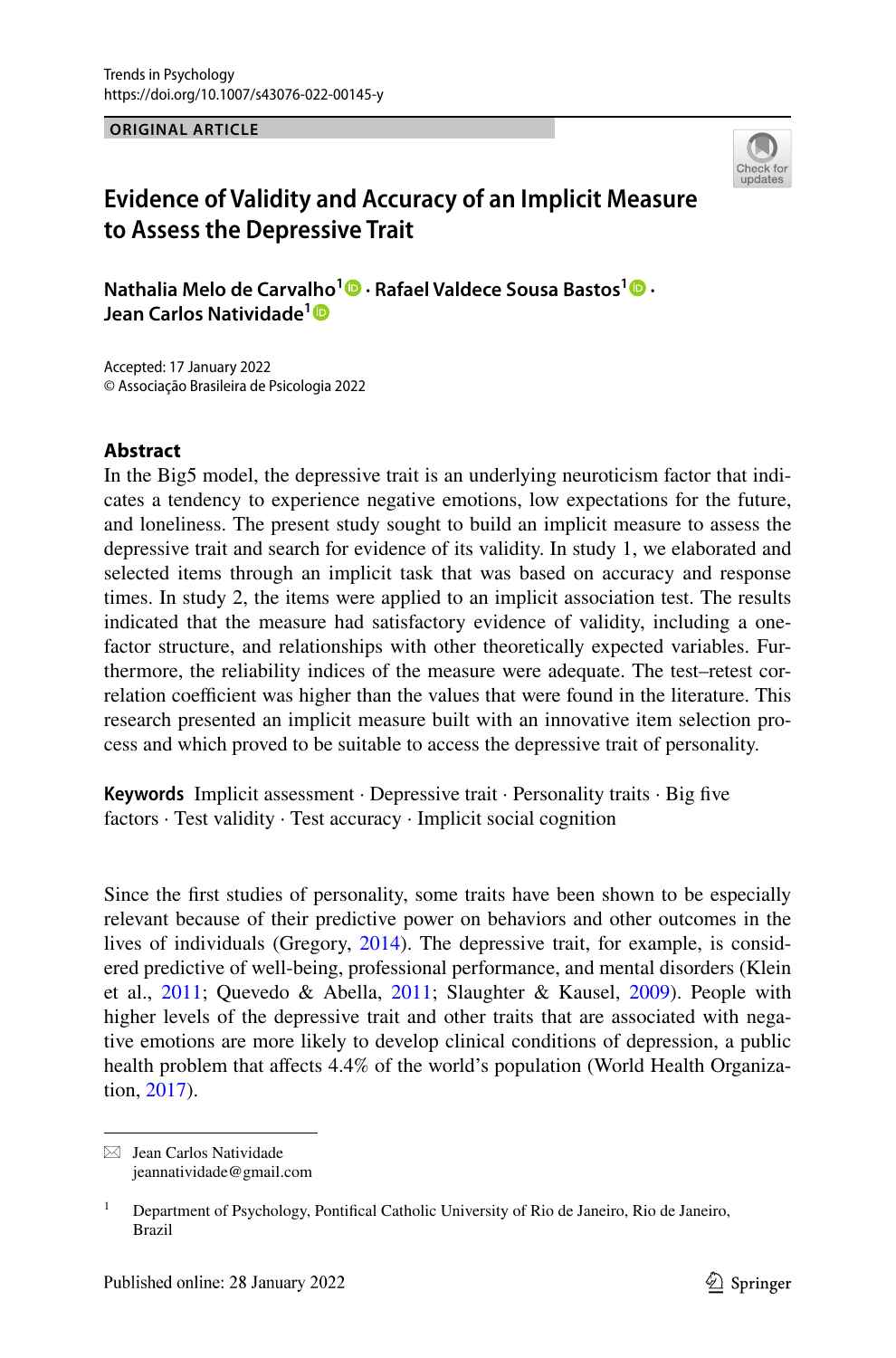The most common way to detect levels of the depressive trait is through self-report instruments (e.g., Costa & McCrae, [2007](#page-22-0); Nunes et al., [2010](#page-24-1); Soto & John, [2017](#page-25-3)). One limitation of these measures, however, is the infuence of bias that results from social desirability and the handling of self-image (Payne & Gawronski, [2010\)](#page-25-4). People who are highly motivated to build a favorable image of themselves fnd the opportunity to falsify answers in self-report instruments because they have sufficient time to refect and deliberate on the presented items (Fazio & Olson, [2003\)](#page-23-1). In recent decades, implicit measures have emerged in an attempt to overcome this limitation. They have been shown to be useful in capturing more spontaneous responses (Payne & Gawronski, [2010\)](#page-25-4). A recent meta-analysis showed that the implicit association test (IAT) is the most used measure to assess the implicit self-concept of personality (De Cuyper et al., [2017\)](#page-22-1). The meta-analysis also revealed, however, that few studies developed empirical procedures to guarantee evidence of validity based on the content of implicit measures of the self-concept. Most studies failed to assess personality more narrowly by measuring facets that underlie the Big5 factors. Thus, the present study sought to construct an IAT to assess the depression facet of the Big5 model and search for evidence of its validity. Additionally, we developed an empirical procedure based on accuracy and response times to select items for implicit measures.

#### **Depressive Trait in the Big5 Model**

The Big5 model has been shown to be replicable and well accepted in studies of personality (Barenbaum & Winter, [2010](#page-22-2)). This model has a basic assumption that the idea that individual human diferences can be identifed in the natural language of people (John et al., [1988\)](#page-24-2). This can be assumed because, throughout evolution, people would have invented words to describe individual characteristics that were important for social interaction (John et al., [1988](#page-24-2)). Based on this assumption, researchers who searched for terms to describe individual diferences in dictionaries and books within the scope of diferent cultures found that personality characteristics could be grouped into fve explanatory dimensions (e.g., Goldberg, [1992](#page-23-2); Hutz et al., [1998](#page-24-3)).

In theory, the Big5 factors are independent of each other and refer to a continuum. Every person is at some level (low, medium, or high) in the latent trait spectrum of each of the fve factors (Costa & McCrae, [2007;](#page-22-0) John et al., [2010\)](#page-24-4). In short, they can be defned as follows: extraversion (a tendency to seek stimulation in interactions with others), agreeableness (a tendency to behave in a prosocial manner), conscientiousness (a tendency to be obstinate and organized to achieve established goals), neuroticism (a tendency to experience negative emotions and emotional instability), and openness to experience (a tendency to seek new and enriching experiences; Costa & McCrae, [2007;](#page-22-0) John et al., [2010;](#page-24-4) Natividade & Hutz, [2015\)](#page-24-5).

With some exceptions (e.g., Ashton et al., [2004](#page-22-3); Benet & Waller, [1995\)](#page-22-4), researchers from diferent cultures agree that the fve-factor structure is the best arrangement of personality descriptors (McCrae et al., [2004](#page-24-6)). No consensus has been reached, however, on the nomenclature of these factors or the facets (or subfactors) that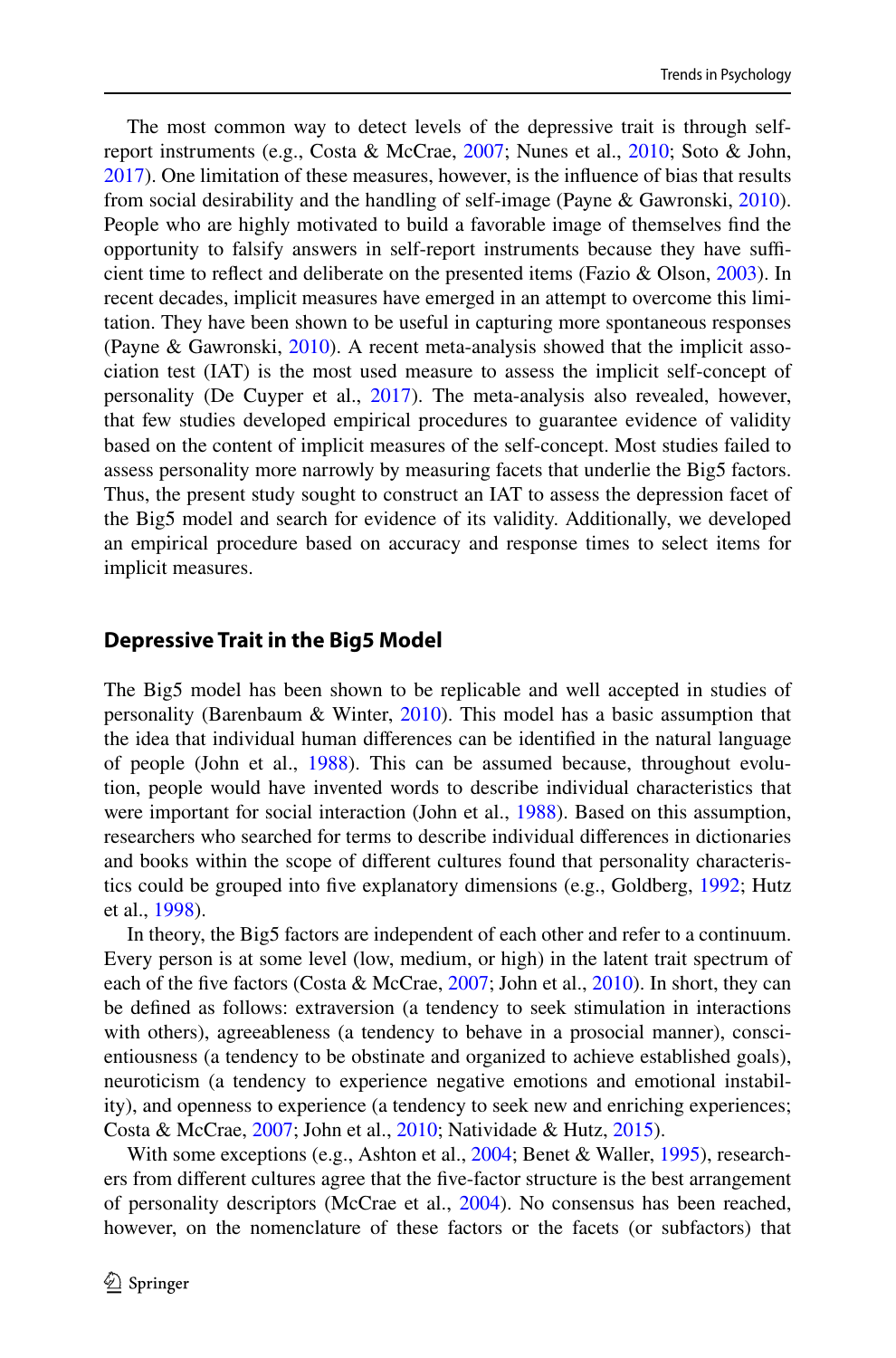underlie each of them. The number of facets may vary according to the instrument that is chosen to approach personality. The NEO-PI-R, for example, presents a structure of 30 facets (Costa & McCrae, [2007](#page-22-0)), and the BFI-2 has 15 facets (Soto & John, [2017](#page-25-3)). An instrument that was built specifcally for the Brazilian context revealed a structure of 17 facets (Nunes et al., [2010](#page-24-1)).

Although the number of facets varies, the depressive trait in all these instruments underlies the neuroticism factor and is grouped in a subfactor called depression (Costa & McCrae, [2007;](#page-22-0) Nunes et al., [2010;](#page-24-1) Soto & John, [2017\)](#page-25-3). The depressive trait is understood as a tendency to present negative emotions, low expectations for the future, feelings of loneliness, boredom, the absence of clear goals, and a monotonous and emotionless life (Nunes et al., [2010](#page-24-1); Soto & John, [2017\)](#page-25-3). People with high scores on the depression facet consider themselves unable to deal with difficulties that arise in their lives, whereas low levels of this facet indicate happier and more hopeful people with regard to the future because they believe in their own ability to deal with any problems that may arise throughout their lives (Nunes et al., [2010\)](#page-24-1). Also, some authors emphasize happiness as a facet of neuroticism that would be opposite to depressive characteristics, as happier people rarely feel sad, constantly look to the brighter side of life, and feel comfortable about themselves (Goldberg, [1999](#page-23-3); Hofstee et al., [1992](#page-23-4)).

High scores on the depression facet are associated with several negative life outcomes, such as lower levels of happiness, a worse quality of life, and shorter longevity (Terracciano et al., [2008](#page-25-5)). Among all the subfactors of neuroticism, the depression facet is most strongly related to subjective well-being. Individuals with high levels of the depressive trait tend to experience more negative than positive afect while evaluating their own lives as less satisfactory (Quevedo & Abella, [2011\)](#page-25-0). Additionally, the traits that comprise the neuroticism factor are generally associated with diferent psychiatric conditions, such as depression and anxiety disorders (Lahey, [2009](#page-24-7)). Thus, neuroticism and its facets can be considered personality traits that signifcantly impact both physical and mental health conditions (Lahey, [2009](#page-24-7)).

#### **Implicit Measurement of Personality**

Measuring the depression facet may help identify people who would beneft from preemptive interventions that minimize the risk of the onset of mental disorders (Klein et al., [2011](#page-24-0)). The evaluation of the depressive trait, however, faces the same difficulty as measuring other constructs that are considered socially undesirable, in which people are not always willing to reveal negative aspects of themselves (Payne & Gawronski, [2010](#page-25-4)). Some people may also be unaware of their own characteristics or tend to protect self-esteem and be reluctant to acknowledge that they are depressive people (Hepper et al.,  $2010$ ). Aware of these difficulties, researchers have developed in recent decades implicit (or indirect) methods to assess disorder-relevant contents, such as self-esteem and depression, which proved to predict some specifc psychopathological behaviors (Meites et al., [2008;](#page-24-8) Roefs et al., [2011\)](#page-25-6).

In contrast to self-report measures, implicit measures aim to assess psychological constructs without directly asking people what one wants to know (De Houwer &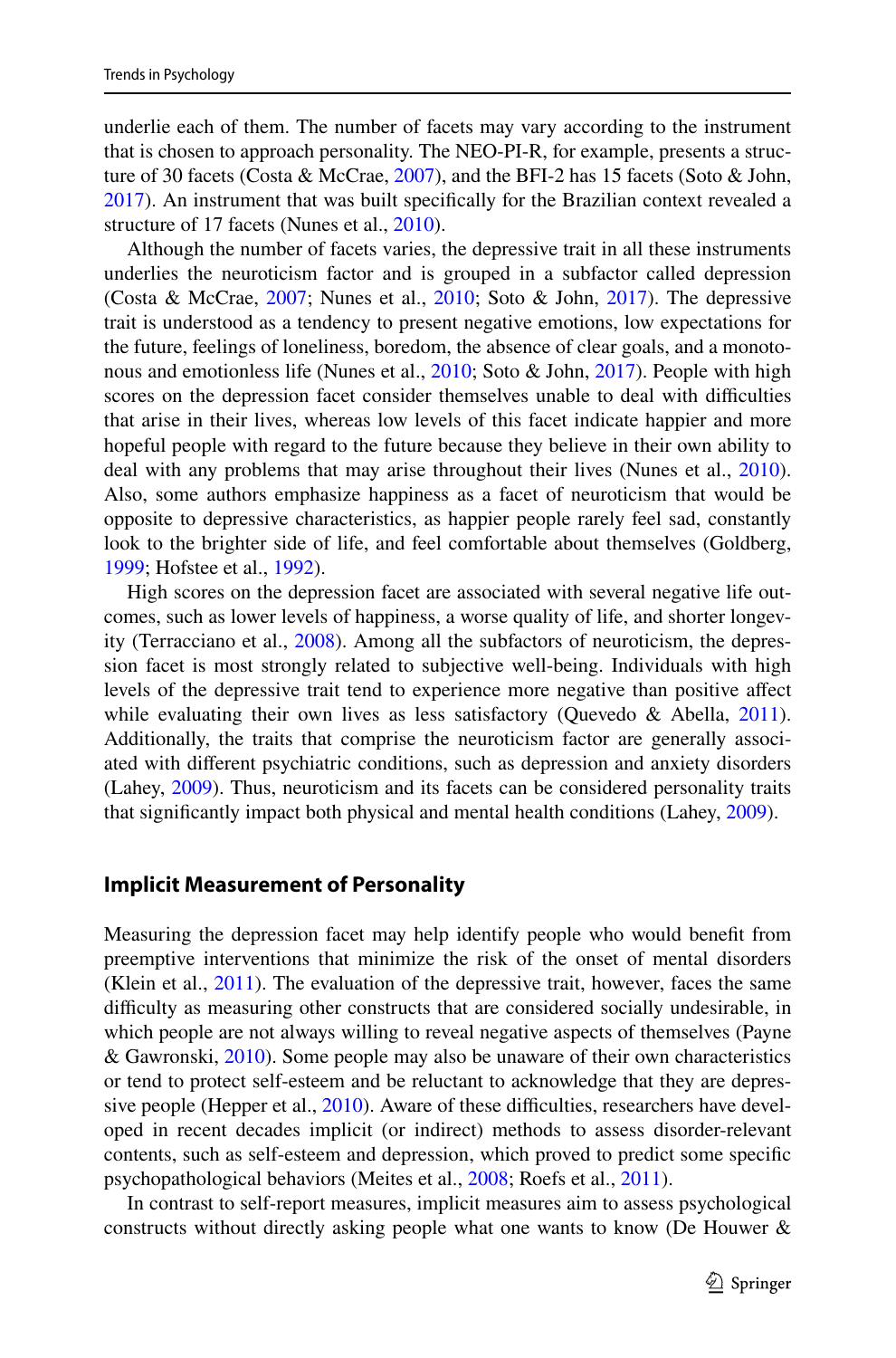Moors, [2010\)](#page-23-6). The implicit association test (IAT) and Go/No-Go task are examples of such measures (Greenwald et al., [1998;](#page-23-7) Nosek & Banaji, [2001](#page-24-9)). Although they have some particularities, these tests are similar regarding the way they use response time as a unit of measure for the strength of an association between categories, avoiding the deliberative processing of information by respondents. This characteristic makes it less strongly infuenced by self-presentation goals, although scores on the implicit measures are also susceptible to faking (Greenwald et al., [2002;](#page-23-8) Steffens, [2004](#page-25-7)).

Among the available implicit measures, the IAT is notable because it is the most used measure of personality traits (De Cuyper et al., [2017\)](#page-22-1). This test assesses constructs whose defnitions involve associations between concepts, such as attitudes (associations between objects and afects), stereotypes (associations between groups and non-valence attribute concepts), and self-concept (associations between the self and non-valence attribute concepts; Greenwald et al., [2002\)](#page-23-8). Personality measures have traditionally been based on the self-concept to measure traits (Kim et al., [2019](#page-24-10)). In the impossibility of accessing the traits themselves, one tries to identify how strongly people believe that certain characteristics adequately describe them (Kim et al., [2019\)](#page-24-10). These beliefs constitute a small part of complex networks of associations that form the self-concept and thus are subject to measurement through the IAT (Greenwald et al., [2002\)](#page-23-8). There is no consensus, however, about which specifc constructs underlie the IAT's responses (Corneille & Hütter, [2020\)](#page-22-5).

The implicit measurement of personality is still at an early stage compared with the long history of explicit measures, but some satisfactory results have already been reported. For example, the factorial structure of the IAT that was built to assess the fve major factors was shown to be adequate and have internal consistency (Grumm & von Collani, [2007;](#page-23-9) Schmukle et al., [2008\)](#page-25-8). However, more considerable problems are found with regard to the temporal stability of the measures and evidence of validity based on relationships with other variables (De Cuyper et al., [2017](#page-22-1); Hofmann et al., [2005;](#page-23-10) Schimmack, [2019](#page-25-9)). Few studies have produced results about the temporal stability of implicit measures of personality. These measures have also shown weak correlations with self-report instruments and little predictive power regarding behaviors (Costantini et al., [2015](#page-22-6); Hofmann et al., [2005;](#page-23-10) Schmukle et al., [2008](#page-25-8); Meissner et al., [2019\)](#page-24-11).

With regard to specifcally implicit measures of depression, studies have built measures to assess depression as a mood state (Glashouwer & De Jong, [2010;](#page-23-11) Meites et al., [2008](#page-24-8)) or negative self-schema (Dentale et al., [2016\)](#page-23-12), with no intent to assess it as a stable characteristic (i.e., trait) in the scope of personality. However, depression as a trait also is a relevant disorder variable (Klein et al., [2011](#page-24-0)). This gap in measures of depression trait meets the argument of De Cuyper et al. ([2017\)](#page-22-1) that implicit measures of personality would beneft from a narrower approach to personality by considering not only the Big5 factors but also the facets that underlie them, such as organization and depression (Costantini et al., [2015\)](#page-22-6). Cuyper et al. argued that a more specifc (or facet) approach can result in the greater predictive power of implicit measures on behavior, especially if the type of behavior is considered (i.e., automatic or deliberate). They also emphasize the importance of further studies to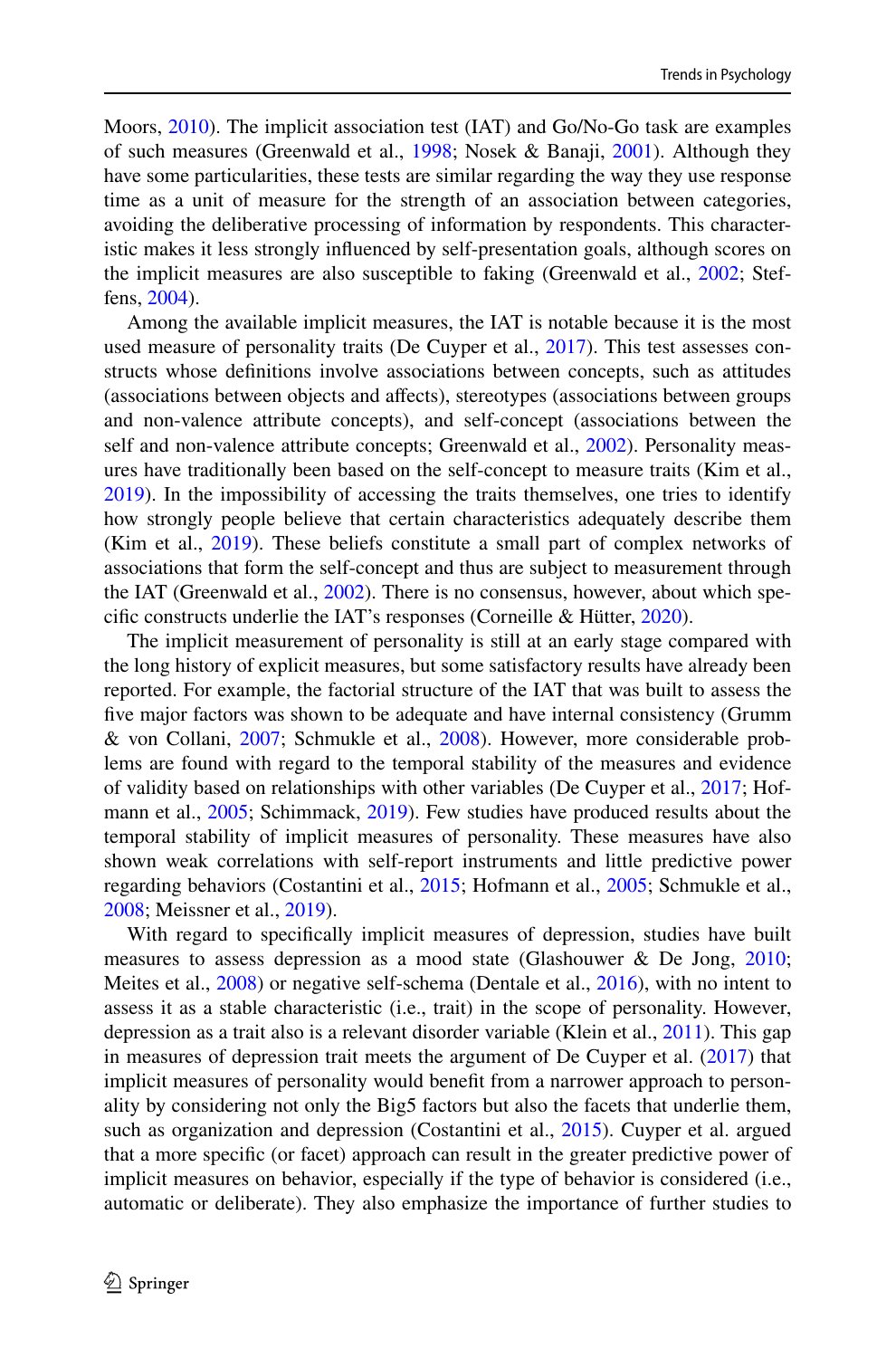develop empirical procedures to select items that comprise implicit tests to ensure that the selected words or images accurately represent the target construct.

#### **Present Study and Hypothesis**

This study was designed to construct an IAT to assess the depression facet of neuroticism and search for evidence of its validity. We also sought to develop an empirical procedure to select items for implicit measures. Therefore, two studies were performed. The frst study consisted of the elaboration of items and execution of an item selection procedure that considered the accuracy and speed (i.e., response time) of associations between words and the target category. No specifc hypotheses were tested because this was an exploratory and methodological study.

In the second study, evidence of the validity of the constructed measure was sought based on the internal structure and relationships with other variables. The instrument's reliability was tested by internal consistency and test–retest coefficients. In this study, we expected the items to be grouped in a one-factor solution in the EFA, which would be coherent with the defnition of the depression facet (Costa & McCrae, [2007](#page-22-0); Nunes et al., [2010](#page-24-1); Soto & John, [2017\)](#page-25-3). We also tested the best arrangement for implicit and explicit depression items together through confrmatory factor analysis (CFA) to contribute to the discussion about whether implicit and explicit measures assess the same construct (Fazio & Olson, [2003;](#page-23-1) Payne et al., [2008](#page-25-10)), distinct but related constructs (Nosek & Smyth, [2007\)](#page-24-12), or constructs that would be best explained by a common second-order factor. For criterion validity, we mainly hypothesized that implicit depression would positively correlate with explicit neuroticism, depression, and negative afect and negatively correlate with self-esteem, satisfaction with life, positive afect, and positive expectations toward the future (Dentale et al.,  $2016$ ; Lahey,  $2009$ ; Quevedo & Abella,  $2011$ ). We also expected that the participants who behaved in a depressed or neurotic manner, such as thinking that life was not worth living or having trouble not crying, would present higher levels of implicit depression (Lahey, [2009;](#page-24-7) Nunes et al., [2010](#page-24-1)).

#### **Study 1**

#### **Method**

#### **Participants**

The participants were 176 university students. An equivalent proportion of men and women was sought, with students from diferent courses. The participants were divided into two groups according to the task they completed: 105 participants completed the task that elaborated categories that are related to the individual, and 71 participants completed the task for categories that belonged to the depression facet. No detailed information about the participants was obtained in this study.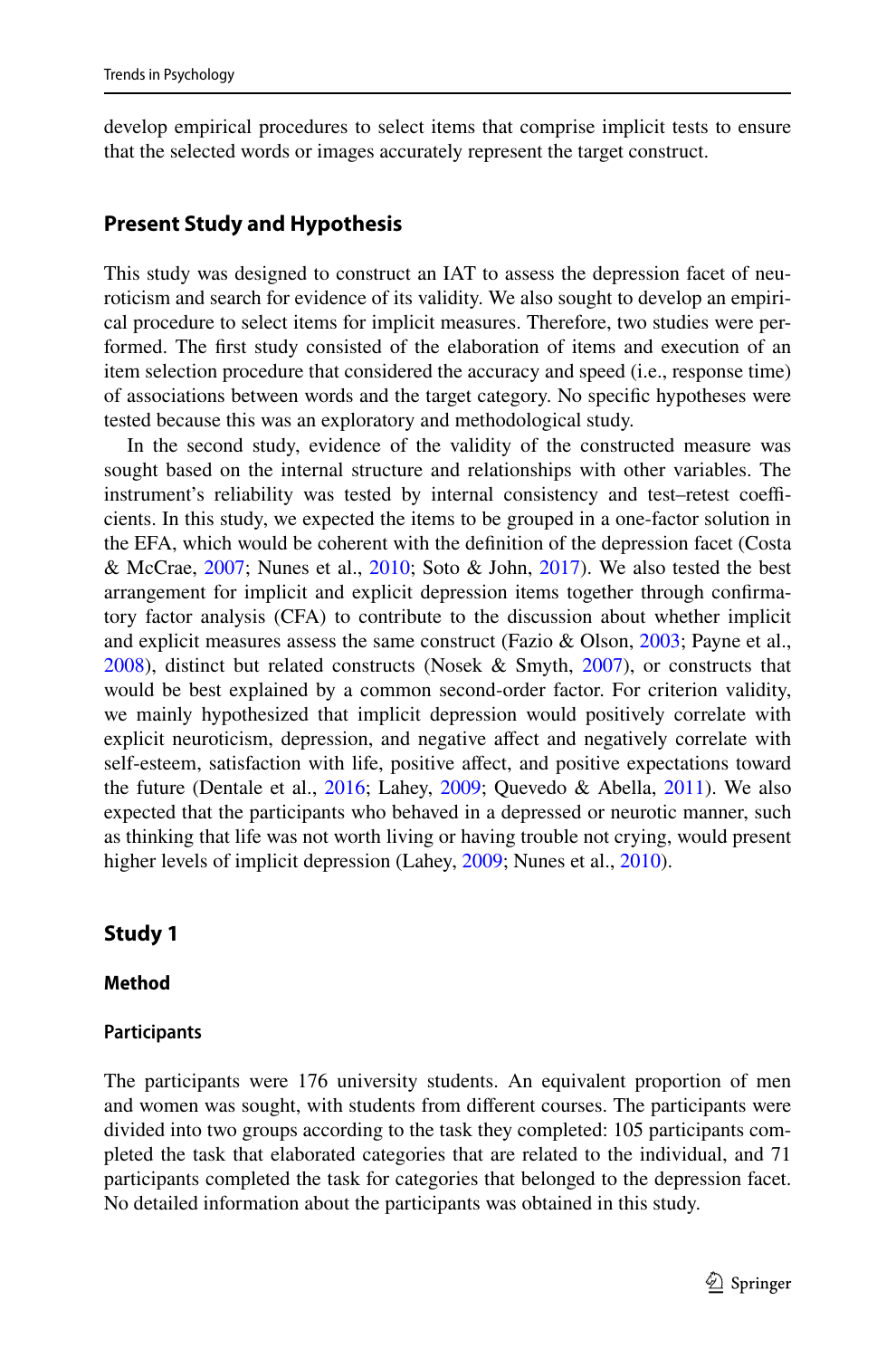### **Procedures**

### **Data Collection**

The participants were personally approached on the university campus and invited to participate in a survey on personality. When the participants arrived in the laboratory, they were informed about their rights and how the research would be performed. They received noise mufflers and were directed to computers that were separated by partitions so that a quiet data collection environment with few visual stimuli could be ensured. The survey was answered entirely via computer. Informed consent was obtained from all individual participants included in the study.

### **Elaboration of Items**

We first elaborated a list of words that represented the individual and depression facet, in their high and low extremes, according to previous recommendations (e.g., Greenwald & Farnham, [2000\)](#page-23-13). We named categories that were related to the individual as Me (target category) and Other (opposing category) and the representative categories of the depressive trait as Depression (target category) and Cheerfulness (opposing category). Two researchers then independently used the list that was developed in the previous step to select words that best represented the four categories based on word content. A third researcher compiled the two previous selections and judged the adequacy of the words for the defnitions of the constructs. Finally, a list of 26 words was generated to represent the individual, and 33 words represented the depression facet.

#### **Empirical Test of Items**

Based on the sets of items that were elaborated in the previous step, a Go/No-Go task (Nosek & Banaji, [2001\)](#page-24-9) was confgured to empirically test associations between the words and categories. The task was performed on a computer. In the upper right corner of the screen, a category appeared. In the center of the screen, a word appeared that would or would not be representative of the category. In the task that was developed for the categories that were related to the individual (Me and Other), the participants provided their names and surnames before starting the task so that this information could be used as representative stimuli of the Me category. For these categories, each word remained on the screen for 0.7 s. For the categories of the depression facet, each word remained on the screen for 0.9 s. The time lapse during which the words remained on the screen was selected according to the time that is commonly used in Go/No-Go tasks (Nosek & Banaji, [2001](#page-24-9)). Three judges also evaluated whether the time lapse that was used was sufficient to read and understand the content of the words. If the word was representative of the category, then the participant should press the space bar on the computer keyboard as quickly as possible before the maximum time was reached. If the word was not representative, then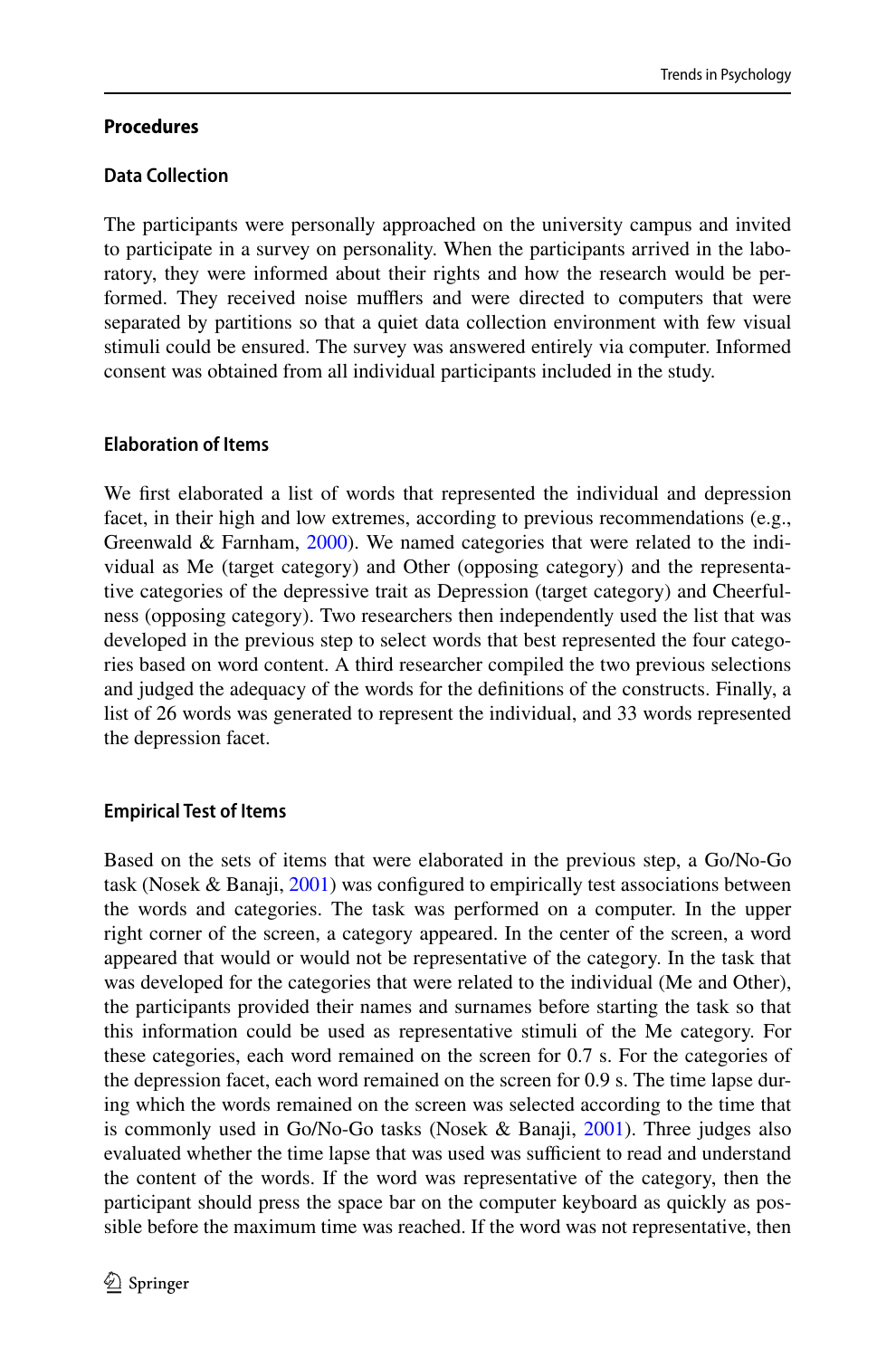the participant should not press any key. The task was confgured to randomly display 90 trials and repeat each word at least once. All of the participants' responses were considered in the data analysis.

### **Analyses**

The average response time of making associations between the words and their respective categories and accuracy rates was calculated. The criteria for selecting the items, based on responses in the task, were as follows: eight words in each category with the highest accuracy rates and the shortest association time (in cases of identical values) between the word and category. The data that were generated to produce the results are open and available for download on the Open Science Framework [\(https://osf.io/7nre6/](https://osf.io/7nre6/)).

# **Results**

A total of 32 words were selected (16 for each pair of categories, eight for each target category and eight for each opposing category). Table [1](#page-7-0) shows the words that were selected for the Me, Other, Depression, and Cheerfulness categories, together with their respective accuracy rates and average response times.

# **Study 2**

#### <span id="page-6-0"></span>**Method**

#### **Participants**

A total of 98 participants were included in study [2,](#page-6-0)  $62.2\%$  were women  $(n=61)$ , and 37.8% were men  $(n=37)$ , with an average age of 21.9 years ( $SD = 6.14$  years, *Min*=18 years, *Max*=61 years), who lived in the city of Rio de Janeiro, Brazil. For education, 13.3% had completed high school (*n*=13), 79.6% had incomplete higher education  $(n=78)$ , and  $7.1\%$  ranged from completed higher education to completed graduate education  $(n=7)$ . The sample size was aligned with the recommendation of a minimum of 10 participants per item to run a factorial analysis (Osborne et al., [2008](#page-24-13)).

#### **Instruments**

The participants completed the IAT that was constructed for this study to assess the depressive trait and an online questionnaire that asked sociodemographic questions (gender, age, and education), presented scales of self-reported personality, self-esteem, and subjective well-being and asked behavioral criterion questions about typical behaviors of depressed and high neurotic people. The behavioral criterion questions asked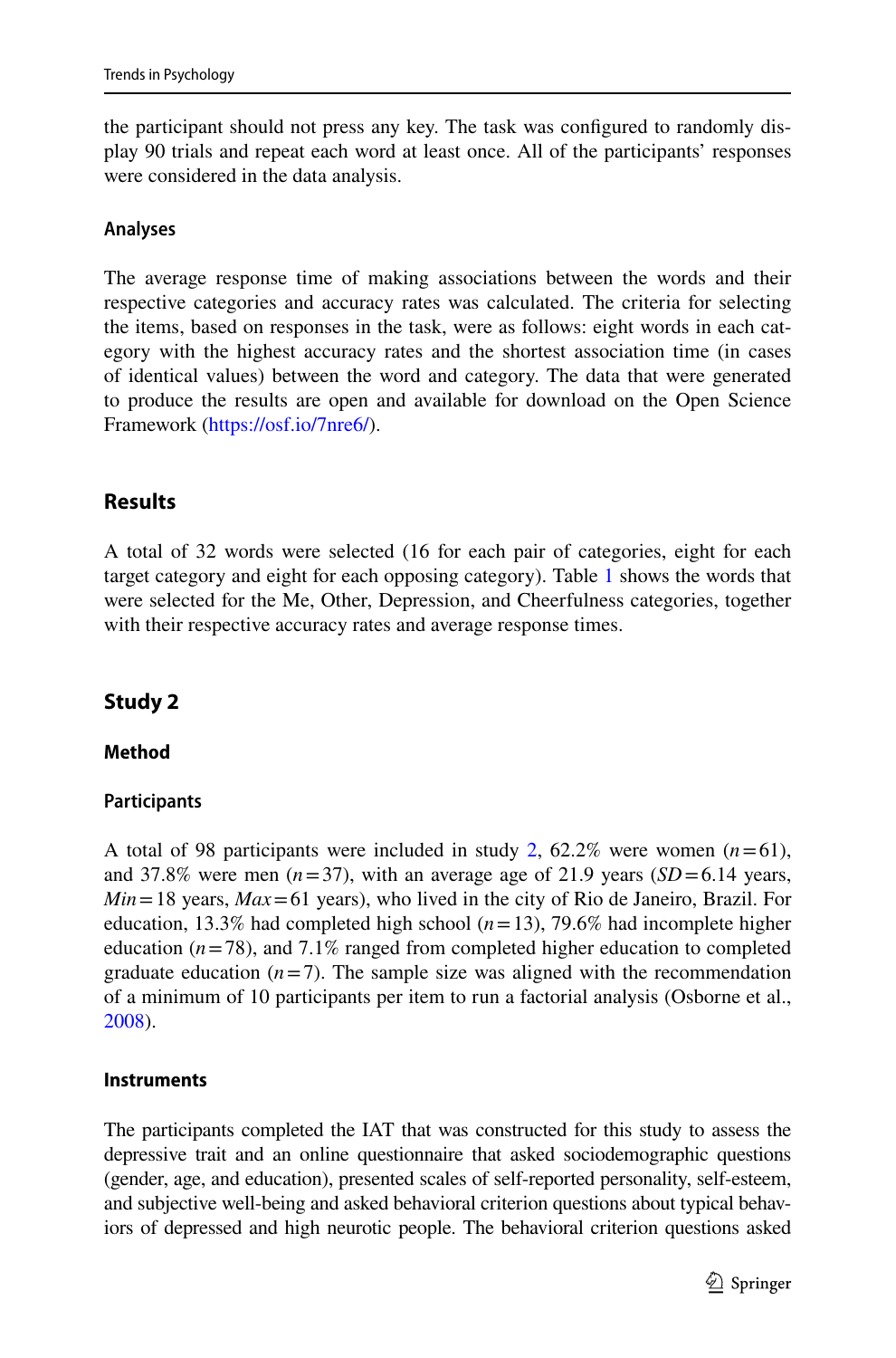| Me and Other         |                 |          |       | Depression and Cheerfulness |                 |          |        |
|----------------------|-----------------|----------|-------|-----------------------------|-----------------|----------|--------|
| Words                | Corrects $(\%)$ | $M$ (ms) | SD    | Words                       | Corrects $(\%)$ | $M$ (ms) | SD     |
| Name <sup>a</sup>    | 93.9            | 486.23   | 71.99 | Negativist <sup>a</sup>     | 98.3            | 524.21   | 86.25  |
| So-and-sob,c         | 91.9            | 503.57   | 74.79 | Crestfallen <sup>a</sup>    | 97.7            | 551.42   | 90.18  |
| I <sup>a</sup>       | 91.8            | 465.33   | 87.58 | Pessimistic <sup>a</sup>    | 97.3            | 524.31   | 82.68  |
| Surname <sup>a</sup> | 91.7            | 503.78   | 70.23 | Hopeless <sup>a</sup>       | 97.2            | 556.19   | 92.88  |
| So-and-sob,c         | 91.0            | 505.24   | 76.56 | Depressed <sup>a</sup>      | 97.1            | 519.28   | 90.47  |
| $Mv^{a,c}$           | 90.4            | 473.73   | 80.69 | Depressive <sup>a</sup>     | 96.8            | 521.91   | 95.66  |
| $Me^{a,d}$           | 89.4            | 472.69   | 78.16 | Sad <sup>a</sup>            | 96.7            | 527.02   | 86.94  |
| Me <sup>a,d</sup>    | 89.3            | 469.73   | 89.59 | Disillusioned <sup>a</sup>  | 96.3            | 525.92   | 88.40  |
| Their <sup>b</sup>   | 89.2            | 497.44   | 80.53 | Smiling <sup>b</sup>        | 96.0            | 512.68   | 81.11  |
| Other <sup>b</sup>   | 87.5            | 508.21   | 78.68 | Joyful <sup>b</sup>         | 95.8            | 492.91   | 92.51  |
| So-and-sob,c         | 86.7            | 513.52   | 75.40 | Happy <sup>b</sup>          | 95.6            | 477.67   | 81.50  |
| They <sup>b</sup>    | 86.4            | 496.34   | 91.03 | Positive <sup>b</sup>       | 95.1            | 505.25   | 82.02  |
| Theirs <sup>b</sup>  | 86.3            | 508.16   | 86.85 | Radiant <sup>b</sup>        | 94.6            | 556.20   | 105.40 |
| Another <sup>b</sup> | 85.7            | 518.36   | 93.81 | Jovial <sup>b</sup>         | 94.2            | 537.92   | 93.57  |
| With Me <sup>a</sup> | 85.6            | 509.55   | 82.18 | High Spirit <sup>b</sup>    | 94.1            | 570.88   | 99.01  |
| Mine <sup>a</sup>    | 81.7            | 501.24   | 84.86 | Glad <sup>b</sup>           | 94.0            | 530.34   | 95.04  |

<span id="page-7-0"></span>**Table 1** Words selected for the categories Me, Other, Depression, and Cheerfulness

a Word selected for the target category

<sup>b</sup>Word selected for the opposing category

c Words were diferent in the Portuguese language, but there is no translation for them in English and they are equivalent in meaning to "so-and-so"

<sup>d</sup>Words were different in the Portuguese language, but there is no translation for them in English and they are equivalent in meaning to "me"

how strongly the participants believed that good things would happen in their future  $(0=I$  do not believe that good things will happen in my life,  $100 =$ good things will definitely happen in my life). They were also asked if they had trouble holding back tears at some point in the previous week (yes and no), came to think that life was not worth living at some point in the previous week (yes and no), and if they felt so helpless they could not leave the house the day before (yes and no). More general criterion questions were also asked, including how many friends they have (0 to 100 or more), how many people (friends, family, etc.) they believed they could count on (0 to 100 or more), and how many times (approximately) they had unprotected sex in the last month (0 to 100 or more). Additionally, control questions were asked to guarantee that the participants were not answering the scales randomly. These questions asked the participants to mark a specifc response option (e.g., "This is a control question. Please mark number four").

#### **Implicit Measure of the Depressive Trait**

The words that were selected in study 1 were introduced in a computerized version of the IAT that was built and applied using Inquisit software (Draine, [2001](#page-23-14)). We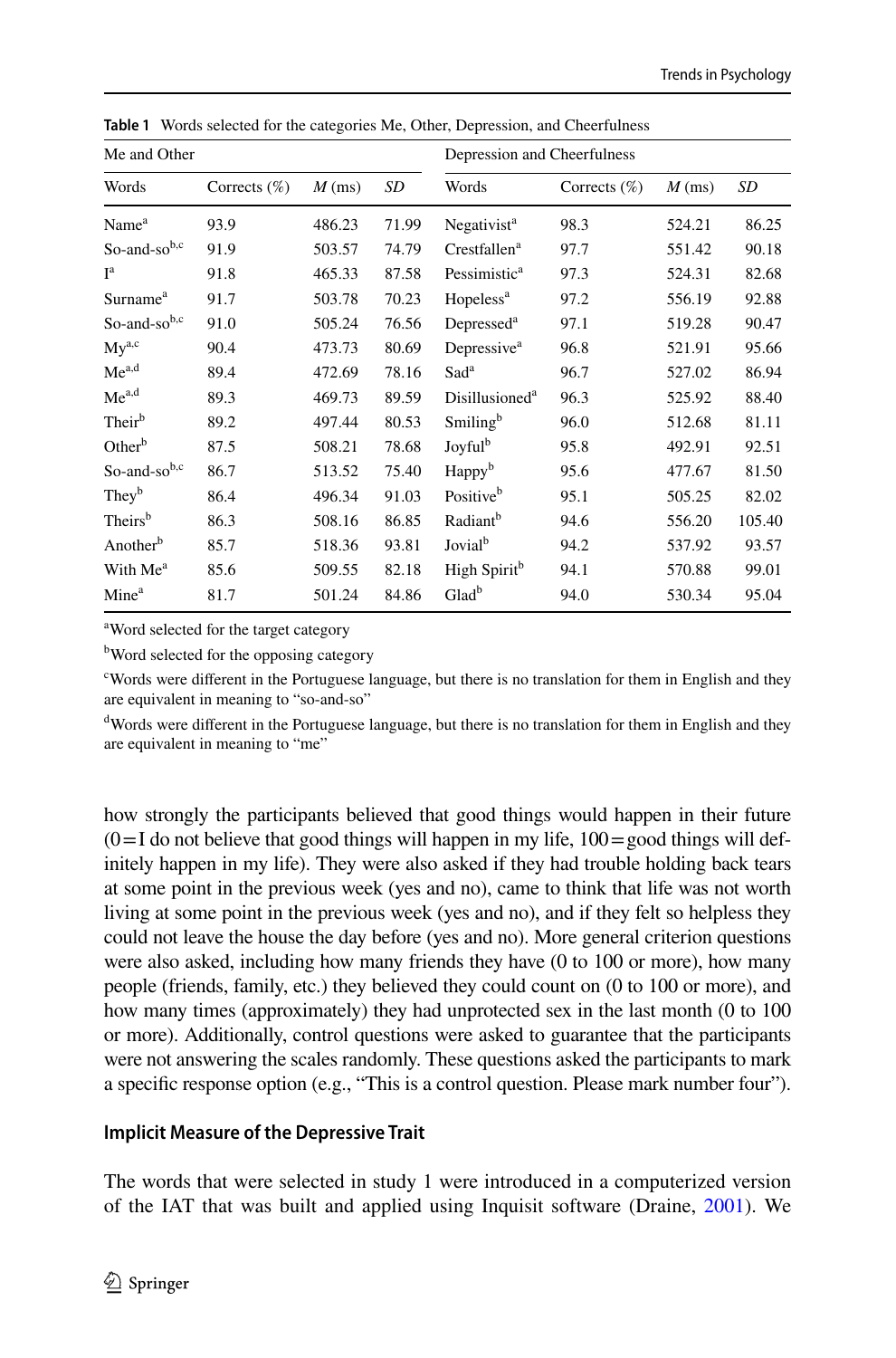chose a seven-block structure for the measurement, with three blocks having the training function (single categorization sessions) and the other four blocks having the test function (double categorization sessions). The participants frst provided their names and surnames so that these words appeared as stimuli that were representative of the Me category. They were then informed about which words belonged to each target category (Me and Other) and each attribute category (Depression and Cheerfulness) and how they should proceed to answer the test. The participants' task was to associate the words that appeared in the center of the screen with the correct categories as quickly as possible and make as few mistakes as possible. When the word referred to a category that was shown in the upper left corner of the screen (e.g., Me or Depression), the participant should press the "E" key. If the word belonged to a category that was shown in the upper right corner, then the participant should press the "I" key (e.g., Other or Cheerfulness). The words appeared in random order in both the training blocks and test blocks. In blocks 3 and 6, each word appeared only once for the participant (one trial). In blocks 4 and 7, each word appeared twice (two trials). Adjectives with diferent forms for women and men (i.e., a common feature of the Portuguese language) were infected according to the participant's gender to avoid bias (Natividade et al., [2012\)](#page-24-14). All of the participants completed the seven blocks in the same order. The order, categories, and number of trials of the blocks are presented in Table [2](#page-8-0).

### *Factorial Battery of Personality (FBP;* **Nunes et al., [2010](#page-24-1)***)*

This instrument measures the fve personality factors and their 17 facets: extraversion (communication, self-confdence, dynamism, social interactions), agreeableness (kindness, pro-sociability, trust in people), conscientiousness (competence, cautiousness/prudence, endeavor/commitment), neuroticism (vulnerability, emotional instability, passivity, depression), and openness to experience (openness to ideas, liberalism, search for novelties). This is a personality test that was built specifcally for Brazil. It has 126 items in the form of statements, and the participants should estimate the extent to which they agree with each of them on a 7-point scale. Examples of the items are as follows: "I'm tired of living" and "I'm an irritable person." The alpha coefficients that were reported in the original study ranged from 0.74 to 0.89. In the present study, the

| <b>Block</b>   | Number of<br>trials | Function    | Categories on the left | Categories on the right |
|----------------|---------------------|-------------|------------------------|-------------------------|
| $\mathbf{1}$   | 20                  | Training    | Me                     | Other                   |
| $\overline{2}$ | 20                  | Training    | Depression             | Cheerfulness            |
| 3              | 32                  | <b>Test</b> | Me and Depression      | Other and Cheerfulness  |
| $\overline{4}$ | 64                  | <b>Test</b> | Me and Depression      | Other and Cheerfulness  |
| 5              | 20                  | Training    | Other                  | Me                      |
| 6              | 32                  | <b>Test</b> | Other and Depression   | Me and Cheerfulness     |
| 7              | 64                  | <b>Test</b> | Other and Depression   | Me and Cheerfulness     |

<span id="page-8-0"></span>**Table 2** Sequences of blocks and trials of the implicit measure of depressive trait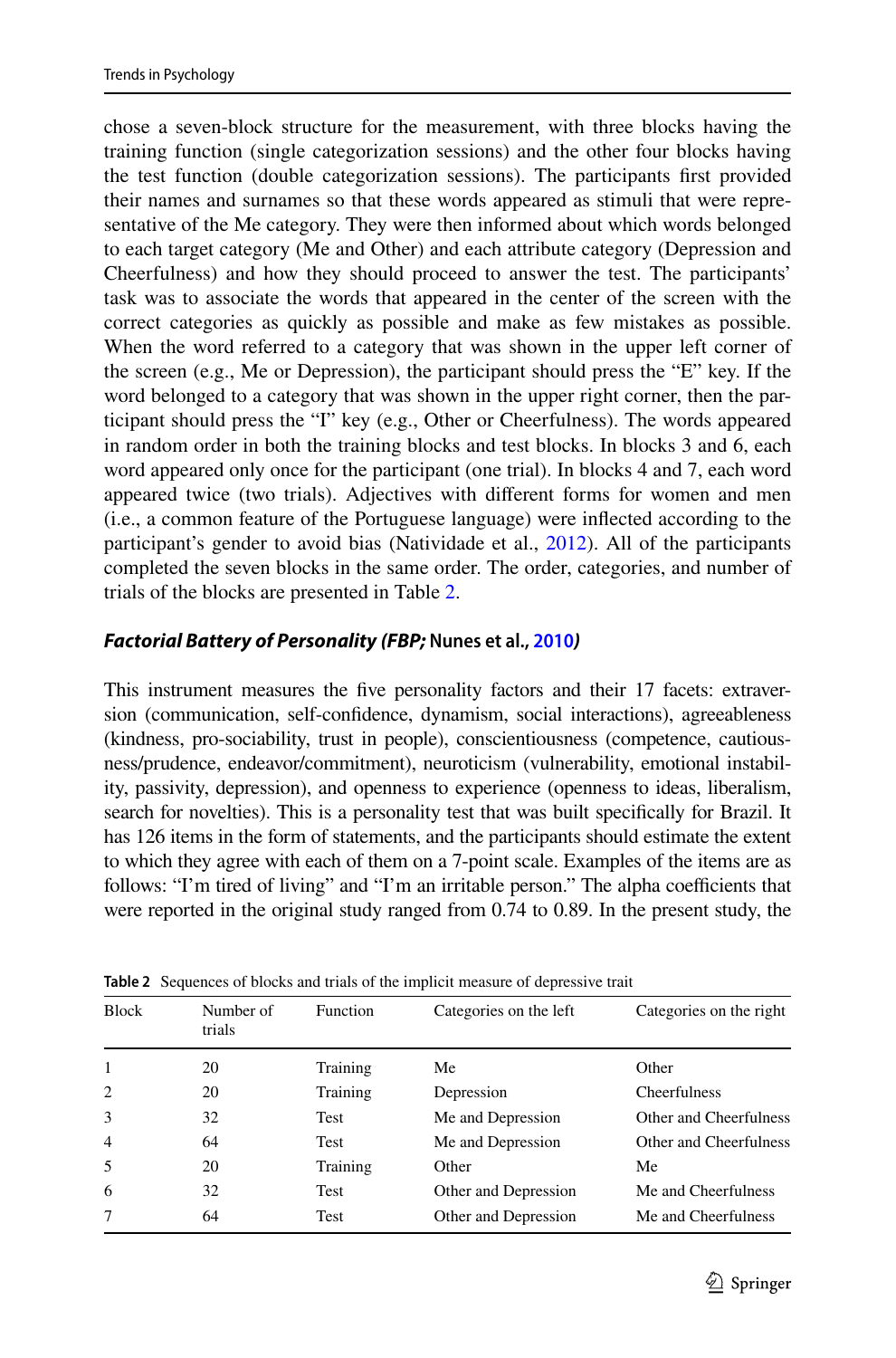alpha coefficients were  $0.92$  for extroversion,  $0.81$  for agreeableness,  $0.82$  for conscientiousness, 0.91 for neuroticism, and 0.79 for openness.

# *Reduced Scale of Personality Descriptors (RED5;* **Natividade & Hutz, [2015](#page-24-5)***)*

This measure assesses the fve personality factors through 20 items in the form of adjectives or short expressions, such as "anxious," "calm," and "open to new experiences." Each personality factor consists of four items. Participants must judge how adequately each adjective or expression describes them on a 7-point scale. The alpha coefficients that were reported in the original study ranged from 0.59 to 0.84. In the present study, the alpha coefficients were  $0.88$  for extroversion,  $0.79$  for agreeableness,  $0.78$  for conscientiousness, 0.75 for neuroticism, and 0.58 for openness.

# *Rosenberg's Self‑Esteem Scale (***Hutz & Zanon, [2011](#page-24-15)***; Brazilian version of Rosenberg's Original Scale, 1965)*

This single-factor scale measures self-esteem through 10 items in the form of statements. Participants are asked to state how much they agree with each of the items on a 4-point scale. The alpha coefficient that was reported in Hutz  $\&$  Zanon [\(2011\)](#page-24-15) was 0.90. In the present study, the alpha coefficient was 0.88.

# *Life Satisfaction Scale (LSS;* **Hutz et al., [2014](#page-24-16)***; Brazilian version of the Original Scale by* **Diener et al., [1985](#page-23-15)***)*

This instrument assesses the cognitive component of subjective well-being through fve items, explained by a single factor. The items are answered on a 7-point scale. Participants must indicate how strongly they agree with each item. The alpha coefficient was not reported in Hutz et al.  $(2014)$  $(2014)$  $(2014)$ . In the present study, the alpha coefficient was 0.82.

# *Positive and Negative Afect Schedule (PANAS;* **Zanon & Hutz, [2014](#page-25-11)***; Brazilian Version of the Scale by* **Watson et al., [1988](#page-25-12)***)*

This scale assesses the affective dimensions (positive affect and negative affect) of subjective well-being. Each factor is composed of 10 items that are presented in the form of adjectives and represent emotions that are commonly experienced by people. The items are answered on a 5-point scale. Participants must indicate how strongly the adjectives describe the way they have been feeling lately. The alpha coefficients were not reported in Zanon & Hutz  $(2014)$  $(2014)$ . In the present study, the alpha coefficient was 0.87 for positive afect and 0.89 for negative afect.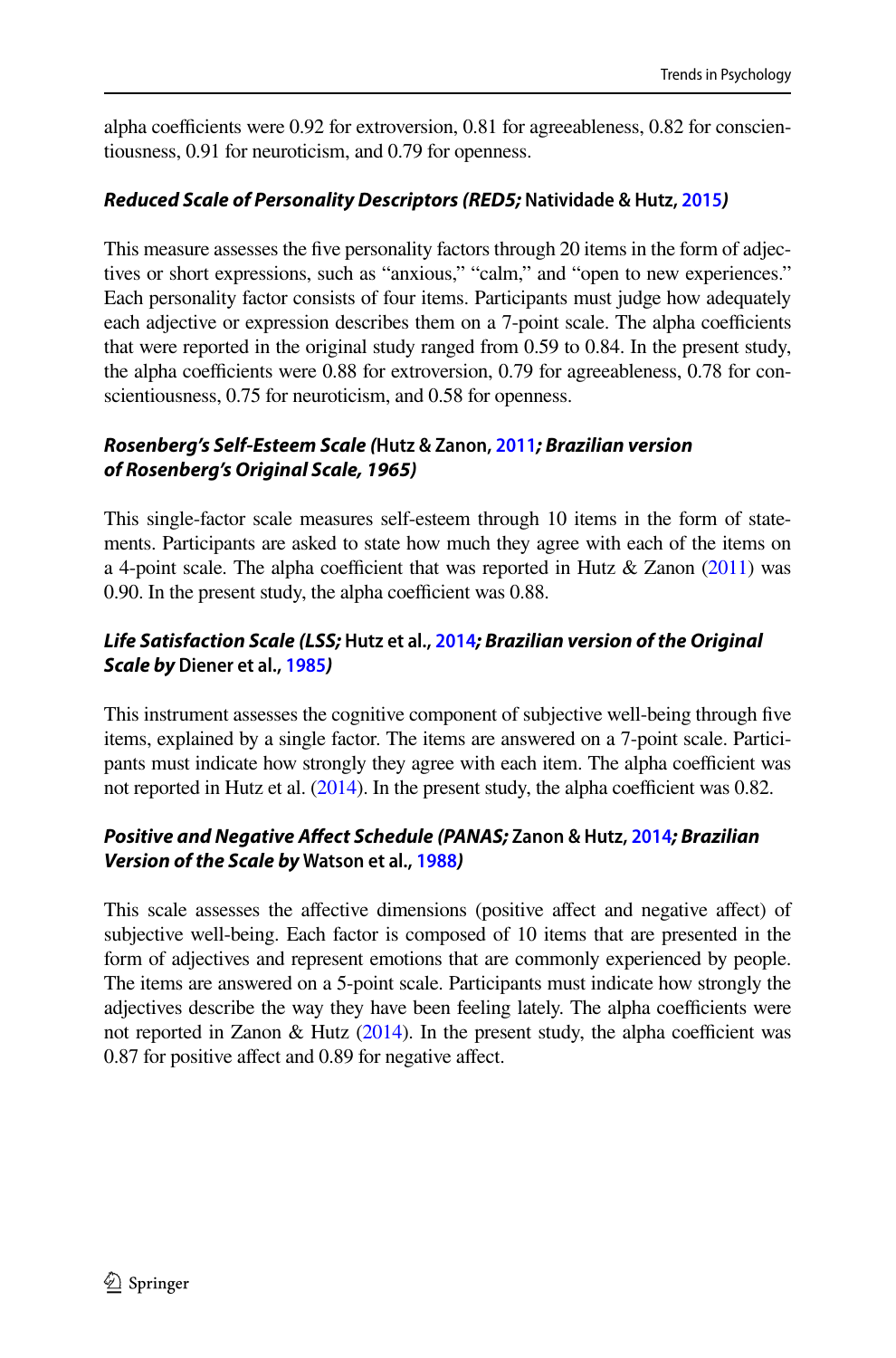#### **Procedures**

#### **Data Collection**

The data collection procedures were identical to study 1, with the exception that we invited the participants to return to the laboratory after 30 days for a second wave of data collection. Of the initial participants, 34 returned to the laboratory and responded again to the implicit measure of the depressive trait. Informed consent was obtained from all individual participants included in the study.

#### **Analyses**

Participants who answered the control questions incorrectly, had an accuracy rate of less than 70% on the IAT, and emitted more than 10% of responses with a time lapse of less than 300 ms were excluded from the analyses (Greenwald et al., [2003;](#page-23-16) Grumm & von Collani, [2007](#page-23-9)). Overall, we excluded six participants and ran the analyses with  $N=98$ . The logarithmic transformation of response times was then performed according to standard procedures in the literature (Schmukle et al., [2008](#page-25-8)). For the calculation of IAT items, words from the Depression and Cheerfulness categories were transformed into pairs (e.g., negative and positive) by considering the best matches with regard to opposite content in the Portuguese language and according to the procedure that was suggested in previous studies (Grumm & von Collani, [2007;](#page-23-9) Schmukle et al., [2008](#page-25-8)). The value of the item consisted of subtracting the average response time of each pair in the congruent blocks (6 and 7) from the average response time of that same pair in the incongruous blocks (3 and 4). Thus, for each word pair, the participants had an association score, which was used as the item's value.

To test the structure of the measure, an exploratory factor analysis (EFA) was performed using the principal axis method. We also tested three models using CFA with a robust maximum likelihood estimator. In model 1, we specifed only one factor to explain all items from the explicit facet of depression (from the FBP) and implicit depression. In model 2, we specifed two correlated factors to explain explicit and implicit corresponding items. Model 3 was specifed with one second-order factor to explain both explicit and implicit factors of the depres-sive personality trait. We used R software (R Development Core Team, [2012\)](#page-25-13) and the Lavaan statistical package (Rosseel, [2012](#page-25-14)) for these analyses. The reliability indices of the measurements were obtained by calculating the alpha, omega, and Pearson correlation coefficients between the two moments of the test application. To obtain an average association for each participant, the IAT efect (D score) was calculated according to the procedure that was suggested by Greenwald et al. [\(2003](#page-23-16)). Finally, Pearson's correlation coefficients were calculated, and Student's *t*-tests were performed to obtain evidence of validity based on relationships with other variables. These analyses were conducted using jamovi 1.0 software (The jamovi project, [2019](#page-25-15)). The data are available for download at the same link that is provided in study 1.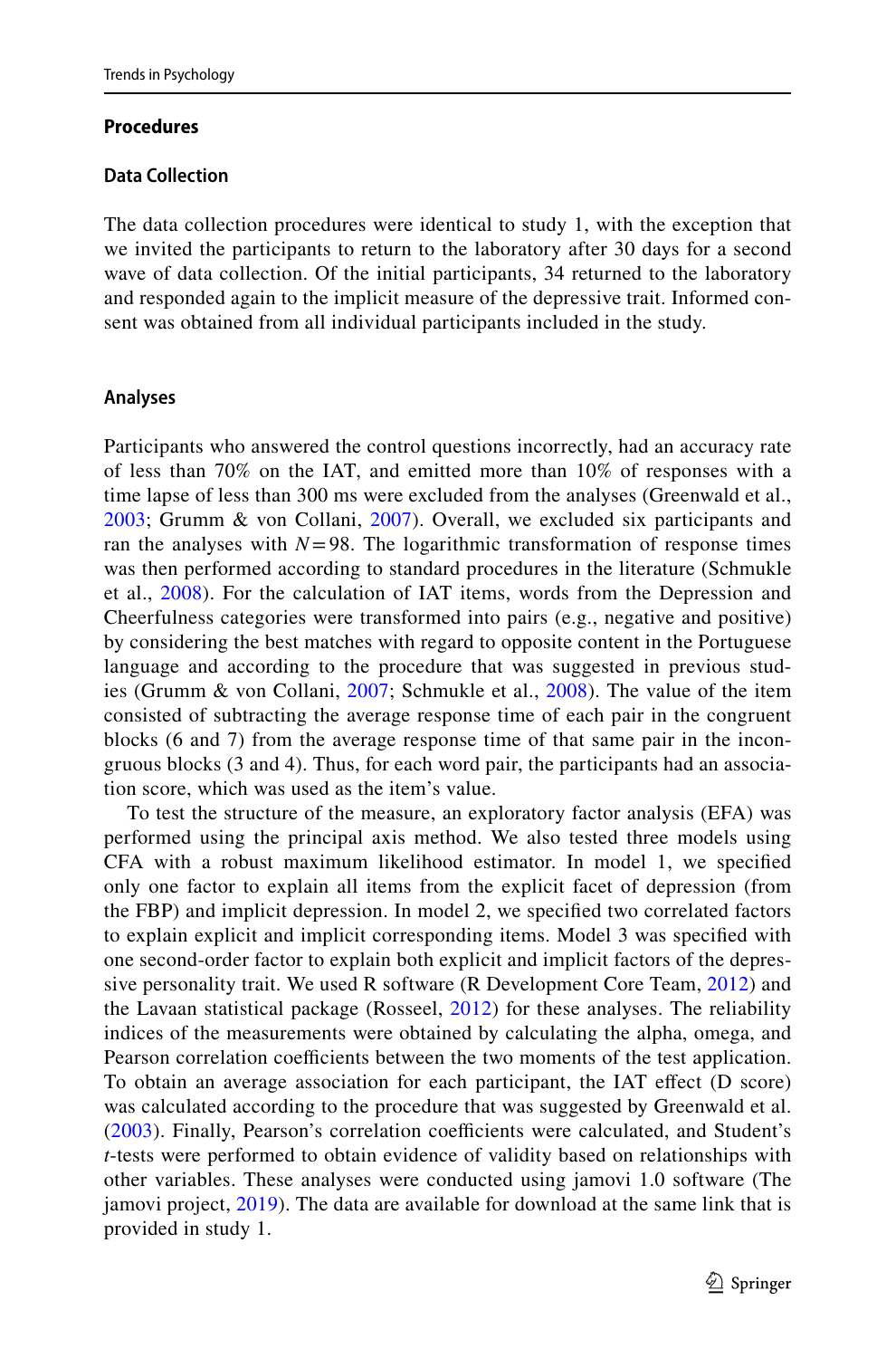# **Results**

### **Structure and Accuracy**

The procedure for calculating the items that are described above resulted in a set of eight pairs of words, which underwent a factor analysis with principal axis and oblimin rotation methods. Initially, the adequacy of data for factoring was found, *KMO*=0.81; Bartlett's sphericity test:  $\chi^2$ (28, *N*=98)=127, *p*<0.001. A parallel analysis of random eigenvalues, with 500 bootstrap samples, showed that the last observed eigenvalue that was greater than the simulated one was for factor I (factor I: observed eigenvalue =  $2.17$ , simulated eigenvalue =  $0.54$ ; factor II: observed eigenvalue  $=0.27$ , simulated eigenvalue  $=0.35$ ). This factor explained 27.4% of the data variance. The scree plot also showed the emergence of a single factor. Considering these results, the extraction of a single factor was considered adequate. The data adequacy indices for the single factor model were also satisfactory (Brown, [2006\)](#page-22-7),  $\chi^2(20, N=98) = 15.5, p=0.75; \chi^2/df = 0.77;$  Tucker–Lewis index (TLI) = 1.07, root mean square error of approximation (RMSEA)=0.00 [90% confdence inter $val = 0.00-0.06$ ; standardized root mean square residual  $(SRMR) = 0.07$ . The items, their respective factor loadings, and communalities are presented in Table [3](#page-11-0).

We also tested three models through confrmatory factor analysis (CFA). The results showed that the model with two correlated factors was the best solution for the data compared with a single factor model and a second-order factor model. The correlation between the latent implicit depression trait and latent explicit depression trait was 0.50. The adjustment indices for all the models are shown in Table [4](#page-12-0). With regard to the reliability indicators for the implicit measure, the alpha and omega coefficients were 0.75. Additionally, the Pearson correlation coefficient that was obtained between the two moments of application of the implicit measure (30-day interval) was  $0.62$  ( $p < 0.001$ ).

<span id="page-11-0"></span>

| Table 3 Factor loadings and<br>communalities of the items | Items                                | <b>Factor Loadings</b> | h <sup>2</sup> |
|-----------------------------------------------------------|--------------------------------------|------------------------|----------------|
| from a principal axis factoring                           | Negativist/Positive                  | .61                    | .37            |
| analysis                                                  | Disillusioned/Radiant                | .59                    | .35            |
|                                                           | Pessimist/Jovial                     | .56                    | .32            |
|                                                           | Crestfallen/High Spirit              | .50                    | .26            |
|                                                           | Hopeless/Smiling                     | .50                    | .25            |
|                                                           | Sad/Joyful                           | .49                    | .24            |
|                                                           | Depressive/Glad                      | .47                    | .23            |
|                                                           | Depressed/Happy                      | .45                    | .20            |
|                                                           | Eigenvalue                           | 2.15                   |                |
|                                                           | % of explained variance              | 27.4                   |                |
|                                                           | Alpha coefficient                    | .75                    |                |
|                                                           | Omega coefficient                    | .75                    |                |
|                                                           | Test-retest coefficient <sup>a</sup> | .62                    |                |

<sup>a</sup>Approximately 30 days between test–retest,  $n = 34$ .  $N = 98$ 

anal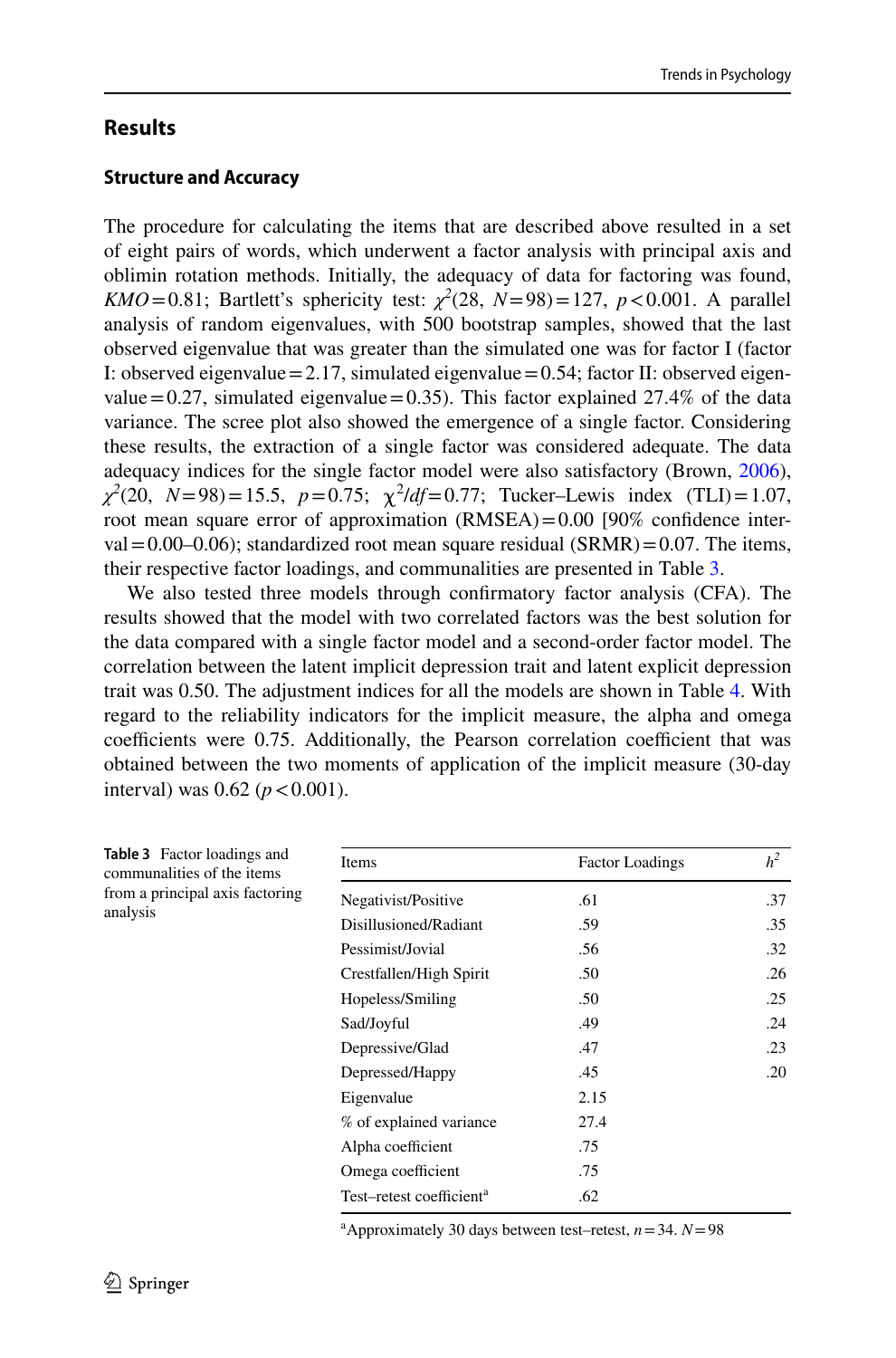<span id="page-12-0"></span>

| Table 4 Adjustment coefficients<br>of the models tested from |              | Single-factor Two-factor |                 | Second-order factor |
|--------------------------------------------------------------|--------------|--------------------------|-----------------|---------------------|
| confirmatory factor analyses                                 | $\chi^2$     | 180.5                    | 113.2           | 112.1               |
| with robust maximum likelihood<br>estimator                  | Df           | 104                      | 103             | 102                 |
|                                                              | P            | $-.001$                  | .23             | .23                 |
|                                                              | $\chi^2$ /df | 1.73                     | 1.10            | 1.10                |
|                                                              | <b>CFI</b>   | 0.80                     | 0.97            | 0.97                |
|                                                              | TLI          | 0.77                     | 0.97            | 0.97                |
|                                                              | <b>GFI</b>   | 0.77                     | 0.87            | 0.87                |
|                                                              | <b>RMSEA</b> | 0.087                    | 0.032           | 0.032               |
|                                                              | CI 90% RMSEA | $0.067 - 0.111$          | $0.000 - 0.063$ | $0.000 - 0.063$     |
|                                                              | AIC          | 1427.3                   | 1355.6          | 1357.6              |

Single-factor means model specifed with a single factor explaining all of the depression personality facet items. Two-factor means model specifed with two correlated factors, one explaining implicit depression items, and the other explicit depression items. Secondorder factor means model specifed with one second-order factor explaining both explicit and implicit factors of depressive personality facet. *N*=98

 $\chi^2$ , chi-square; *df*, degrees of freedom;  $\chi^2/df$ , chi-square/degrees of freedom ratio; *CFI*, robust comparative ft index; *TLI*, robust Tucker–Lewis index; *GFI*, goodness-of-ft index; *RMSEA*, robust root mean square error of approximation; *CI 90% RMSEA*, 90% confdence interval; *AIC*, robust Akaike information criterion

#### **Relationships with Other Variables**

To search for more evidence of validity, Pearson correlations between the constructed measure and other variables were calculated. Table [5](#page-13-0) shows correlations between the implicit depressive trait (IAT), the five personality factors that were assessed with an extensive contextualized-statements test (FBP) and a reducedadjective measure (RED5), the dimensions of subjective well-being and self-esteem, and the behavioral criterion questions. Implicit depression positively correlated with the Neuroticism factor (RED5) and negatively correlated with satisfaction with life, self-esteem, and positive expectations for the future.

Table [6](#page-15-0) shows correlations between the constructed measure and facets of the FBP. Negative correlations were found between implicit depression and communication (FBP), self-confdence (FBP), dynamism (FBP), and trust in people (FBP) facets, and a positive correlation was found between implicit depression and depression facet (FBP).

Finally, diferences between groups in levels of the implicit and explicit depressive trait were tested. No significant difference was found between men  $(n=37)$ and women  $(n=61)$  in levels of implicit depression,  $t(96) = -0.55$ ,  $p=0.58$ ,  $d=0.10$ , Hedge's  $g=0.10$ ). This result was also found for levels of explicit depression,  $t(96)=0.84$ ,  $p=0.40$ ,  $d=0.16$ , Hedge's  $g=0.16$ . Participants who declared that they had not been able to stop crying at some point in the previous week had higher levels of implicit depression  $(n=49, M=-0.42, SD=0.37)$  compared with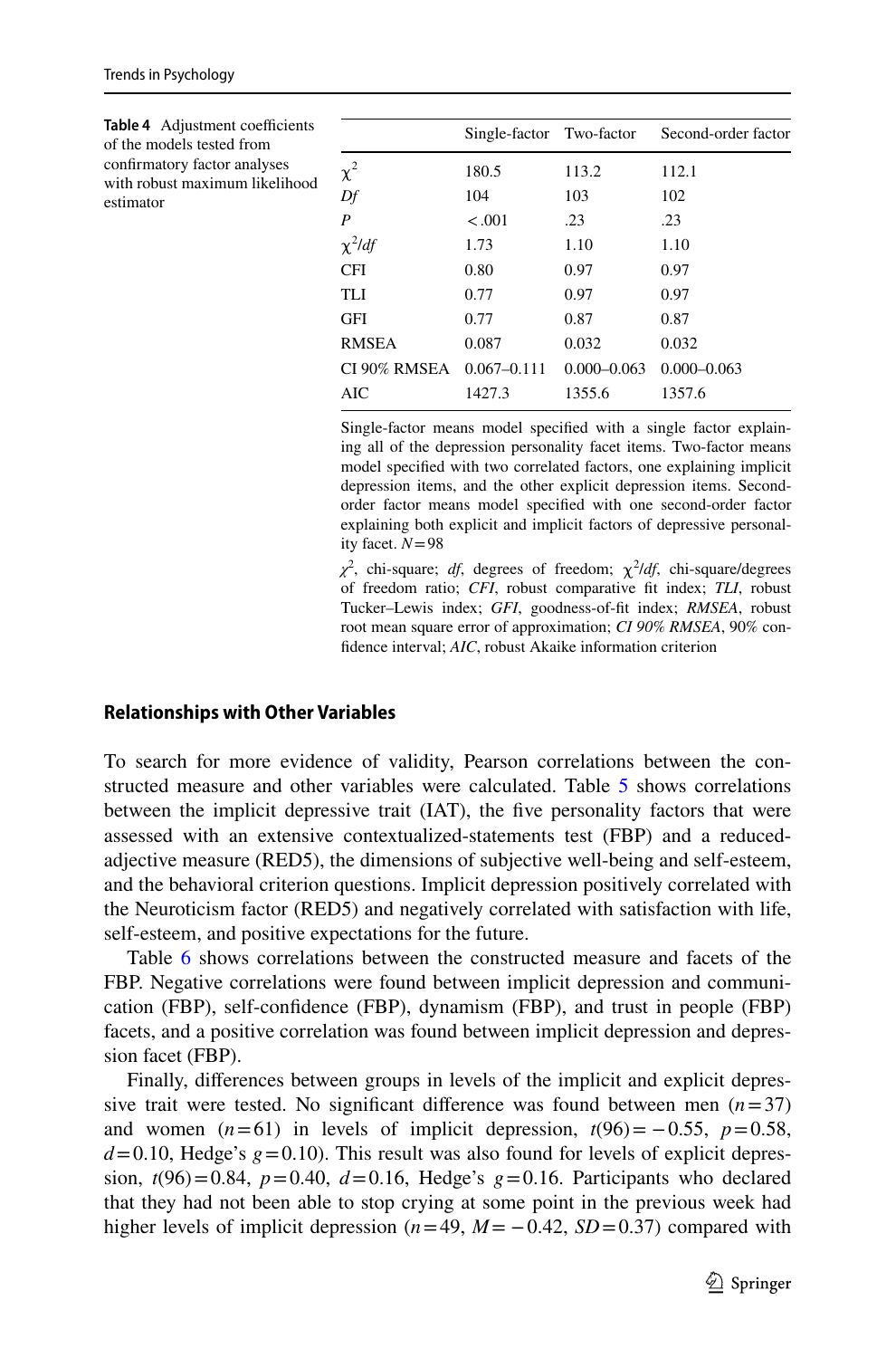<span id="page-13-0"></span>

| 2 Springer |                                                                 | N       | SD           |                | $\overline{\mathcal{L}}$ | 3              | Table 5 Pearson correlation coefficients between implicit depression (IAT), personality (FBP and RED5), subjective well-being, self-esteem, and criterion questions<br>4 | 5              | $\circ$  | $\overline{ }$ | ${}^{\circ}$     | $\circ$  | $\approx$ | $\equiv$ | $\overline{c}$ | 13 | $\overline{4}$ | $\overline{15}$ | $\overline{16}$ | $\Box$ | $\overline{18}$ |
|------------|-----------------------------------------------------------------|---------|--------------|----------------|--------------------------|----------------|--------------------------------------------------------------------------------------------------------------------------------------------------------------------------|----------------|----------|----------------|------------------|----------|-----------|----------|----------------|----|----------------|-----------------|-----------------|--------|-----------------|
|            | 1. Implicit<br>depres-<br>$\left( \mathrm{LAT} \right)$<br>sion | $-0.50$ | 0.38(.75)    |                |                          |                |                                                                                                                                                                          |                |          |                |                  |          |           |          |                |    |                |                 |                 |        |                 |
|            | roticism<br>$(\mathsf{FBP})$<br>2. Neu-                         | 3.67    | 1.04.19      |                | (91)                     |                |                                                                                                                                                                          |                |          |                |                  |          |           |          |                |    |                |                 |                 |        |                 |
|            | version<br>3. Extro-<br>$(\mathsf{FBP})$                        | 4.04    |              | $0.98 - 25*$   | $-.22*$                  | $(92)$         |                                                                                                                                                                          |                |          |                |                  |          |           |          |                |    |                |                 |                 |        |                 |
|            | 4. Agreea-<br>bleness<br>$(\mathsf{FBP})$                       | 5.34    |              | $0.56 - 05$    | $-.27**$                 | $\frac{6}{2}$  | (.81)                                                                                                                                                                    |                |          |                |                  |          |           |          |                |    |                |                 |                 |        |                 |
|            | 5. Consci-<br>entious-<br>$\stackrel{\tt mes}{(\tt{FBP})}$      | 4.76    | 0.66.02      |                | $-.36**$                 | $\equiv$       | $\overline{13}$                                                                                                                                                          | (.82)          |          |                |                  |          |           |          |                |    |                |                 |                 |        |                 |
|            | 6. Open-<br>$(\mathsf{FBP})$<br>ness                            | 5.12    |              | $0.71 - 0.001$ | .003                     | $48**$         | ā                                                                                                                                                                        | $\Xi$          | (79)     |                |                  |          |           |          |                |    |                |                 |                 |        |                 |
|            | $\tt (REDS)$<br>version<br>7. Extro-                            | 4.47    |              | $1.46 - 18$    | $-.20*$                  | $.82**$        | $\overline{6}$                                                                                                                                                           | $\overline{c}$ | $.39***$ | (.88)          |                  |          |           |          |                |    |                |                 |                 |        |                 |
|            | 8. Agreea-<br>$\tt (REDS)$<br>bleness                           | 5.85    | $0.86 - .07$ |                | $-.27**$                 | $.48**$        | $.34**$                                                                                                                                                                  | $.21*$         | $.31***$ | $49**$         | (79)             |          |           |          |                |    |                |                 |                 |        |                 |
|            | roticism<br>$(\mathbb{RED5})$<br>9. Neu-                        | 3.82    |              | $1.15.26***$   | $.62**$                  | $\overline{0}$ | $-.22**$                                                                                                                                                                 | $-21*$         | $-0.07$  | 02             | $-.20*$          | (75)     |           |          |                |    |                |                 |                 |        |                 |
|            | entious-<br>$\tt (RED5)$<br>Consci-<br>ness<br>$\approx$        | 4.92    |              | $1.18 - 0.03$  | $-38**$                  | $-0.9$         | $.26***$                                                                                                                                                                 | $.51***$       | $-13$    | $-0.3$         | $\overline{.16}$ | $-.31**$ | (.74)     |          |                |    |                |                 |                 |        |                 |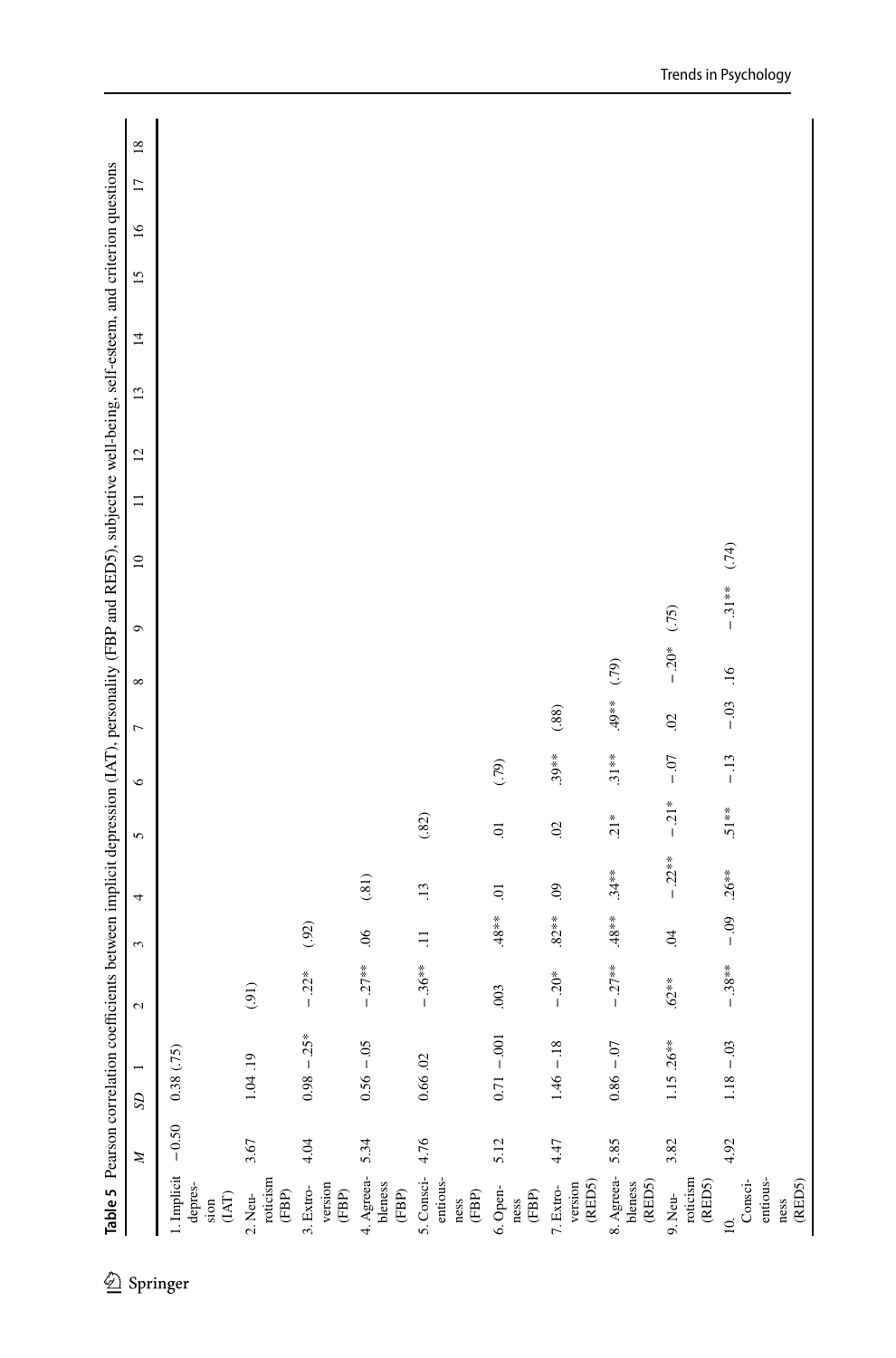| Table 5 (continued)                     |      |                                                                                                                                                                                                                                                                                                                                                                                                                                                           |                 |                 |                          |                 |                 |                 |                |            |                  |                 |                |               |                |                 |               |       |                |
|-----------------------------------------|------|-----------------------------------------------------------------------------------------------------------------------------------------------------------------------------------------------------------------------------------------------------------------------------------------------------------------------------------------------------------------------------------------------------------------------------------------------------------|-----------------|-----------------|--------------------------|-----------------|-----------------|-----------------|----------------|------------|------------------|-----------------|----------------|---------------|----------------|-----------------|---------------|-------|----------------|
|                                         | z    | S                                                                                                                                                                                                                                                                                                                                                                                                                                                         | $\mathbf{\sim}$ | ξ               | 4                        | 5               | $\circ$         | $\overline{ }$  | $\infty$       | Ò          | $\approx$        | $\equiv$        | $\overline{c}$ | $\frac{3}{2}$ | $\overline{4}$ | $\overline{15}$ | $\frac{6}{1}$ | Ξ     | $\frac{8}{18}$ |
| 11. Open-<br>(RED5)<br>ness             | 5.11 | $-0.90 - 04$                                                                                                                                                                                                                                                                                                                                                                                                                                              | $-0.6$          | $.46**$         | $\approx$                | ミー              | $.63**$         | $.44**$         | $22*$          | $-0.5$     | $-0.5$           | (.58)           |                |               |                |                 |               |       |                |
| satisfac-<br>12. Life<br>tion           | 4.48 | $1.50 - 0.28***$                                                                                                                                                                                                                                                                                                                                                                                                                                          | $-49**$         | $.43***$        | $.23*$                   | $.37***$        | $-0.004$        | $.24*$          | $.22*$         | $-0.24*$   | $23*$            | $\approx$       | (82)           |               |                |                 |               |       |                |
| Positive<br>affect<br>$\overline{13}$ . | 3.29 | $0.82 - 19$                                                                                                                                                                                                                                                                                                                                                                                                                                               | $-50**$         | $.56**$         | Ξ.                       | $.41**$         | $23*$           | $.39***$        | $.30**$        | $-27**$    | $\overline{.18}$ | $.24*$          | $.56**$        | (35)          |                |                 |               |       |                |
| 14. Nega-<br>affect<br>tive             | 2.30 | 0.79.19                                                                                                                                                                                                                                                                                                                                                                                                                                                   | $.66**$         | $\frac{6}{2}$   | $-19$                    | $-18$           | $\overline{0}$  | ā               | $-0.9$         | \$**∂.     | $-37**$          | $-02$           | $-38**$        | $-20*$        | (89)           |                 |               |       |                |
| 15. Self-<br>esteem                     | 2.92 | $0.64 - 34***$                                                                                                                                                                                                                                                                                                                                                                                                                                            | $-77**$         | $.38***$        | $20*$                    | $*80*$          | $\ddot{13}$     | $25*$           | $.28***$       | $-.57**$   | $22^*$           | $\overline{13}$ | $.63**$        | $.65**$       | $-.57**$       | (.88)           |               |       |                |
| 16. CQ1                                 | 74.6 | $25.3 - 34***$                                                                                                                                                                                                                                                                                                                                                                                                                                            | $-54**$         | $.38**$         | $.27**$                  | $.30**$         | $\ddot{5}$      | $.26***$        |                | $-.36**$   | $\ddot{5}$       | $\overline{11}$ | $.57**$        | $***89.$      | $-45**$        | $.71**$         |               |       |                |
| 17. CQ2                                 | 9.05 | $7.55 - 10$                                                                                                                                                                                                                                                                                                                                                                                                                                               | $-16$           | $\overline{12}$ | $\overline{\mathcal{S}}$ | $\overline{0}$  | $\overline{17}$ | $\overline{10}$ | $31*$          | $-20$      | $21*$            | $\overline{a}$  | $-12$          | $-0.02$       | $-12$          | $\frac{8}{2}$   | S.            |       |                |
| 18. CQ3                                 | 9.59 | $-0.4$<br>12.2                                                                                                                                                                                                                                                                                                                                                                                                                                            | $-19$           | $\overline{0}$  | 50                       | $\overline{13}$ | $-0.8$          | $-0.07$         | $\frac{13}{2}$ | $-21*$     | $\overline{15}$  | $-02$           | $.22*$         | $\Xi$         | $-17$          | $\overline{11}$ | $28*$         | $24*$ |                |
| 19. CQ4                                 | 3.23 | $-15$<br>$14.2$ .                                                                                                                                                                                                                                                                                                                                                                                                                                         | $-0.9$          | $\overline{a}$  | $21*$                    | Ξ.              | $\frac{1}{1}$   | $-0.7$          | $\ddot{=}$     | $\ddot{5}$ | ā                | $-0.02$         | $\omega$       | Ę             | $\overline{0}$ | .002            | $-0.5$        | Ξ     | $-0.1$         |
| p < 01<br>p < 0.5                       |      | CQ1 = Regarding your future, how much do you believe that good things will happen? CQ2 = How many close friends do you have? CQ3 = Regarding the people who are<br>part of your life (friends, family, etc.), how many of them do you believe you can really count on? $CQ4 = In$ the last month, how many times, approximately, have you had<br>unprotected sex? Alpha coefficients of the scales are in the main diagonal, within parentheses. $N = 98$ |                 |                 |                          |                 |                 |                 |                |            |                  |                 |                |               |                |                 |               |       |                |

Trends in Psychology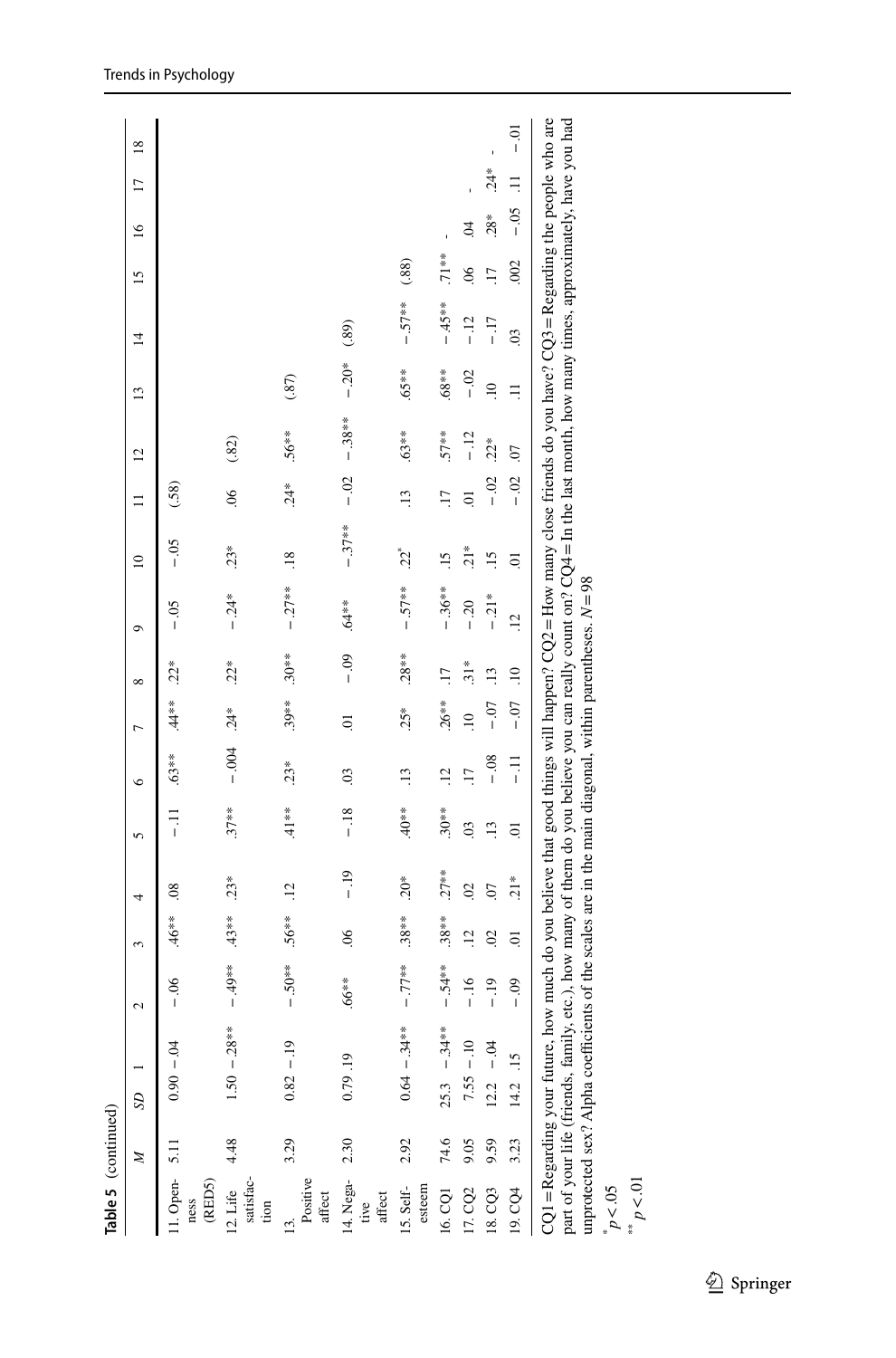|                                                             | Z    | $\mathcal{L}$      |                 | $\sim$          | 3                | 4        | 5         | $\circ$   | $\overline{ }$  | ${}^{\circ}$ | $\circ$ | $\overline{a}$ | $\equiv$ | $\overline{c}$ | $\mathbf{r}$ | $\overline{4}$ | $\overline{15}$ | $\tilde{1}$ | $\Box$ | $\frac{8}{18}$ |
|-------------------------------------------------------------|------|--------------------|-----------------|-----------------|------------------|----------|-----------|-----------|-----------------|--------------|---------|----------------|----------|----------------|--------------|----------------|-----------------|-------------|--------|----------------|
| 1. Implicit<br>depres-<br>(IAT)<br>sion                     |      | $-0.50$ 0.38 (.75) |                 |                 |                  |          |           |           |                 |              |         |                |          |                |              |                |                 |             |        |                |
| vulner-<br>ability<br>$2. N1 -$                             | 4.06 | 1.23               | $\overline{13}$ | $(.82)$         |                  |          |           |           |                 |              |         |                |          |                |              |                |                 |             |        |                |
| emotional<br>$in {\rm stabil}$ -<br>$3. N2 -$<br>$\ddot{u}$ | 3.72 | 1.47               | 03              | $.50**$         | (.84)            |          |           |           |                 |              |         |                |          |                |              |                |                 |             |        |                |
| $4. N3 - pas-$<br>sivity                                    | 4.26 | $1.30\,$           | $\overline{C}$  | $**09.$         | $50**$           | (79)     |           |           |                 |              |         |                |          |                |              |                |                 |             |        |                |
| depres-<br>$5. N4 -$<br>sion                                | 2.75 |                    | $1.23$ $.33***$ | $.60**$         | $*80*$           | $49**$   | (5, 7)    |           |                 |              |         |                |          |                |              |                |                 |             |        |                |
| commu-<br>nication<br>$6.$ El $-$                           | 3.94 | $1.31\,$           | $-.21*$         | $-45**$         | $-0.02$          | $-0.24*$ | $-31**$   | $(.84)$   |                 |              |         |                |          |                |              |                |                 |             |        |                |
| $7. E2 - self-$<br>confi-<br>dence                          | 3.38 | 1.14               | $-.23*$         | $-13$           | $.28***$         | $24*$    | $-0.06$   | $.58**$   | (75)            |              |         |                |          |                |              |                |                 |             |        |                |
| $-dyna-$<br>mism<br>8. E3                                   | 4.42 | $1.14\,$           | $-.22*$         | $-48**$         | $-15$            | $-.33**$ | $-.57***$ | .64**     | $41**$          | (70)         |         |                |          |                |              |                |                 |             |        |                |
| interac-<br>social<br>$9. E4 -$<br>tions                    | 4.52 | 1.22               | $-17$           | $-.12$          | $.20*$           | $\sim$   | $-26**$   | $.56**$   | $.57**$         | $49**$       | $(.82)$ |                |          |                |              |                |                 |             |        |                |
| kindness<br>$10. A1 -$                                      | 5.68 | $0.67\,$           | 60.             | $\overline{10}$ | $\overline{.}19$ | $-0$ .   | $-14$     | $\vec{=}$ | $\overline{08}$ | $23*$        | $41**$  | $(.80)$        |          |                |              |                |                 |             |        |                |
|                                                             |      |                    |                 |                 |                  |          |           |           |                 |              |         |                |          |                |              |                |                 |             |        |                |

<span id="page-15-0"></span> $\mathbb{E}$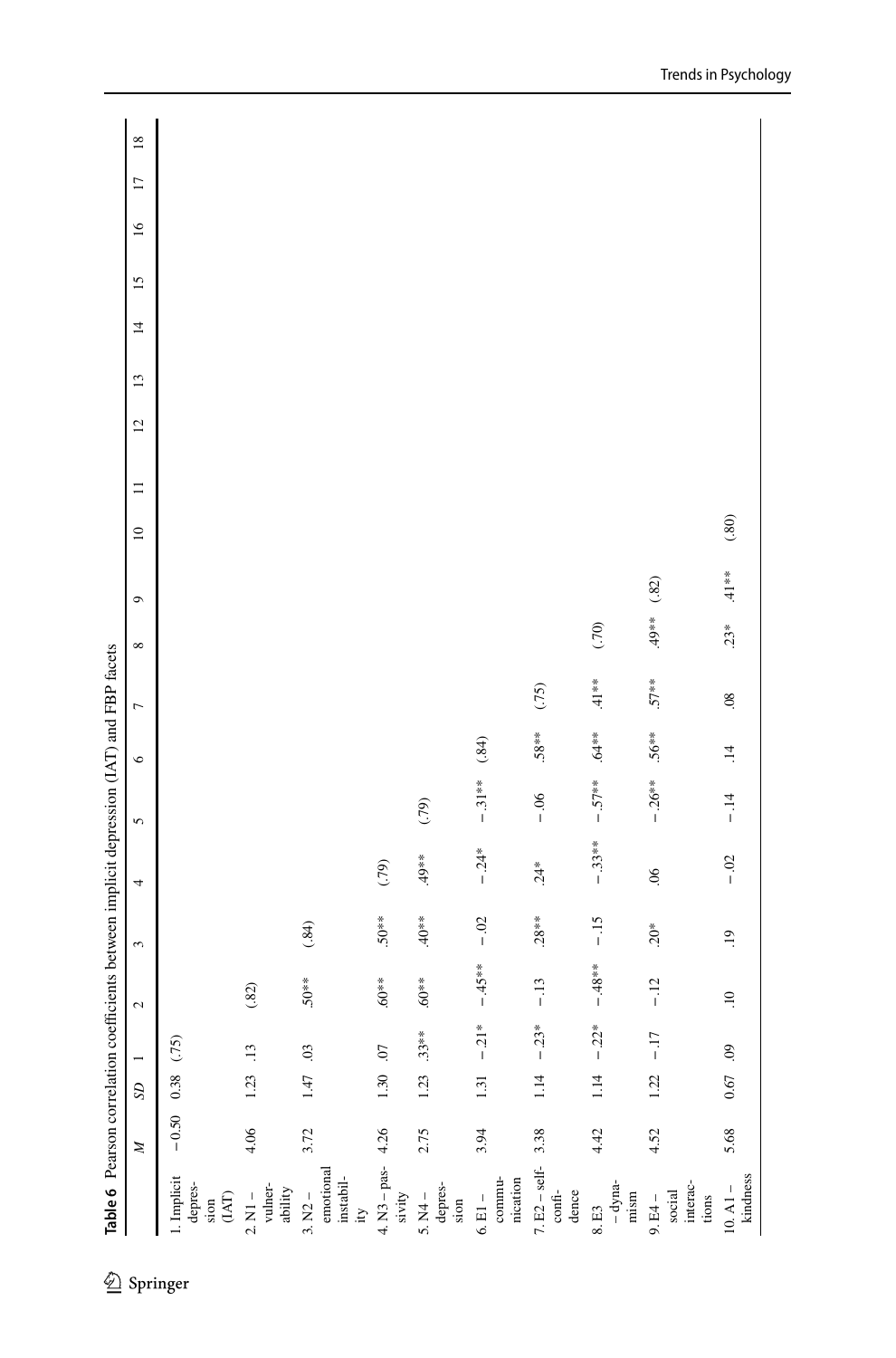| a |  |
|---|--|
|   |  |
|   |  |

| Table 6 (continued)                                                                                                                                                                                            |      |               |         |                |                  |         |                |                 |                |               |                |                           |          |                |                     |            |                 |            |                 |                 |
|----------------------------------------------------------------------------------------------------------------------------------------------------------------------------------------------------------------|------|---------------|---------|----------------|------------------|---------|----------------|-----------------|----------------|---------------|----------------|---------------------------|----------|----------------|---------------------|------------|-----------------|------------|-----------------|-----------------|
|                                                                                                                                                                                                                | Z    | $\mathcal{S}$ |         | $\sim$         | 3                | 4       | 5              | $\circ$         | $\overline{ }$ | ${}^{\circ}$  | $\sigma$       | $\overline{10}$           | $\equiv$ | $\overline{c}$ | $\mathbf{r}$        | 4          | $\overline{15}$ | $\geq$     | $\overline{17}$ | $\overline{18}$ |
| pro-socia-<br>$11. A2 -$<br>bility                                                                                                                                                                             | 5.46 | $0.92$ . 02   |         | $\overline{c}$ | $-13$            | $-.22*$ | $-19$          | $-.22*$         | $-33**$        | $-0.07$       | $-.25*$        | $\ddot{=}$                | (72)     |                |                     |            |                 |            |                 |                 |
| $\mbox{trust}$ in<br>$12. A3 -$<br>people                                                                                                                                                                      | 4.71 | 0.98          | $-.22*$ | $-.32**$       | $-36**$          | $-.26*$ | $-46**$        | $\overline{14}$ | $-0.4$         | $\ddot{5}$    | $\overline{1}$ | $\ddot{5}$                | $24*$    | (76)           |                     |            |                 |            |                 |                 |
| -compe-<br>tence<br>13. C1                                                                                                                                                                                     | 4.68 | 0.84          | $-0$    | $-42**$        | $-24**$          | $-46**$ | $-51**$        | $.28***$        | LI.            | $.52***$      | $\overline{L}$ | $\widetilde{\mathcal{S}}$ | $-0.001$ | Ξ              | $(.82)$             |            |                 |            |                 |                 |
| prudence<br>cautious-<br>$14. C2 -$<br>ness/                                                                                                                                                                   | 5.10 | 1.17 .16      |         | $\ddot{13}$    | $-27**$          | $-0.1$  | $\ddot{5}$     | $-.26*$         | $-32**$        | $-14$         | $-34**$        | $\ddot{\circ}$            | LT.      | $-0.1$         | $-.23*$ (.62)       |            |                 |            |                 |                 |
| endeavor/<br>commit-<br>$15. C3 -$<br>ment                                                                                                                                                                     | 4.69 | $1.06$ 0.1    |         | $\overline{0}$ | $\overline{0}$ . | $-.23*$ | $-16$          | $\ddot{5}$      | $-0.02$        | $21*$         | $-0.3$         | $\overline{12}$           | .18      | $-13$          | $.43**$             | Ξ          | (71)            |            |                 |                 |
| openness<br>to ideas<br>$16.01 -$                                                                                                                                                                              | 5.25 | 0.98          | $-0.08$ | $-20*$         | $-0.5$           | $-0.5$  | $-15$          | $.35**$         | $.30**$        | $.32***$      | $.38***$       | $\overline{.18}$          | $-26**$  | $\ddot{13}$    | $\ddot{\mathrm{6}}$ | $-0.09$    | $-0.001$        | (75)       |                 |                 |
| -liberal-<br>17.02<br>ism                                                                                                                                                                                      | 5.53 | 0.87 0.8      |         | $\ddot{=}$     | $21*$            | $\Xi$   | $\overline{6}$ | $\ddot{=}$      | Li.            | 06            | $.29**$        | $.36***$                  | $-27**$  | $-9$           | $-0.01$             | $001$      | $\overline{0}$  | $.36**$    | (.59)           |                 |
| search for<br>novelties<br>$18.03 -$                                                                                                                                                                           | 4.43 | 1.17 .03      |         | $-0.9$         | $\Xi$            | $20*$   | $\frac{8}{2}$  | 26              | $.28***$       | $\frac{1}{2}$ | $.37**$        | $22*$                     | $-30**$  | $-0.5$         | $-0$                | $\ddot{0}$ | $-0.9$          | $\ddot{.}$ | $22*$           | (.65)           |
| N, neuroticism Factor; E, extroversion factor; A, agreeableness factor; C, conscientiousness factor; O, openness factor<br>Alpha coefficients of the scales are in main diagonal, within parentheses. $N = 98$ |      |               |         |                |                  |         |                |                 |                |               |                |                           |          |                |                     |            |                 |            |                 |                 |

\* *p*<.05 \*\* *p*<.01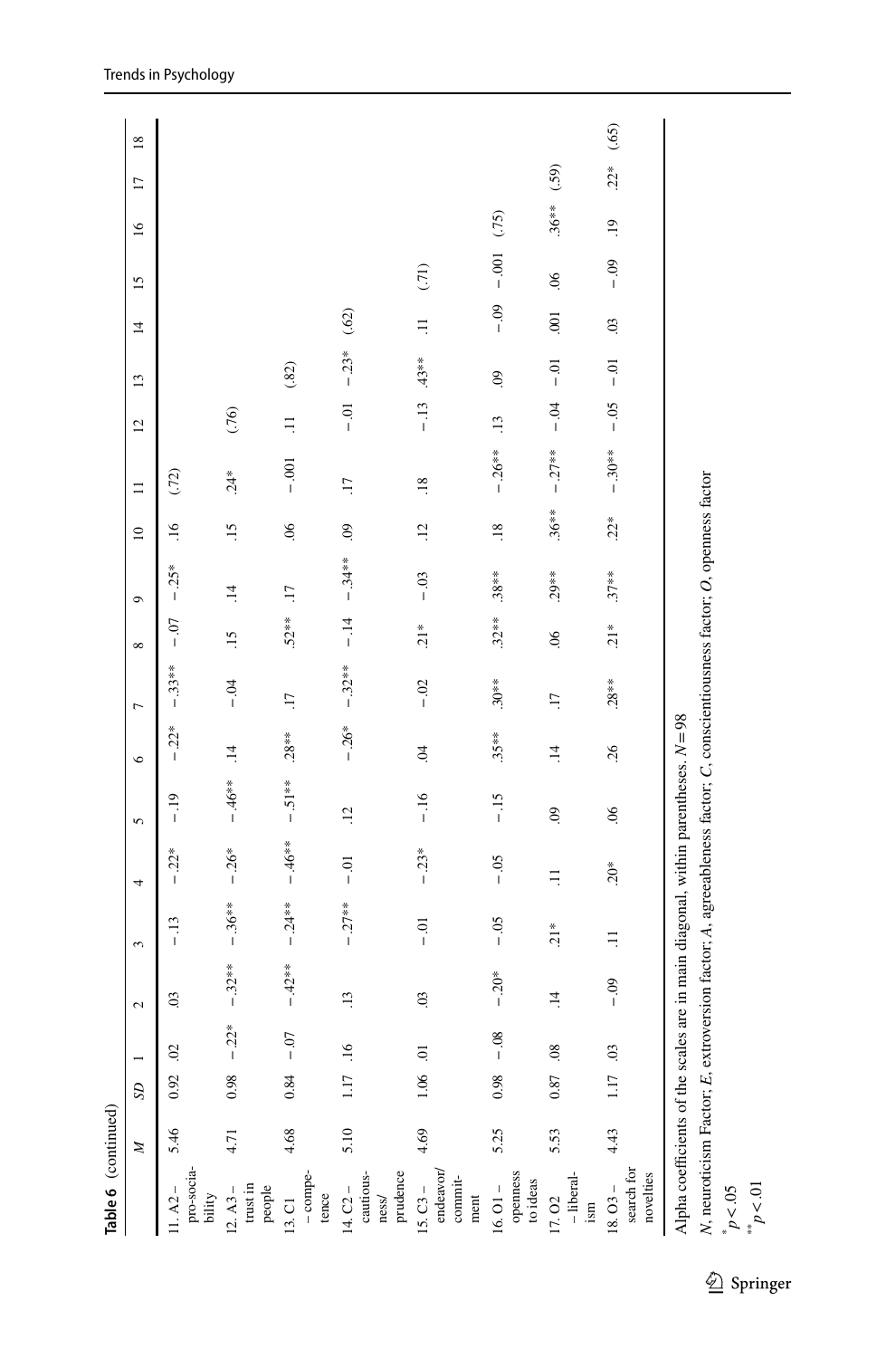those who claimed not to have had this experience  $(n=49, M=-0.58, SD=0.37)$ ,  $t(96)=2.13$ ,  $p=0.03$ ,  $d=0.43$ , Hedge's  $g=0.43$ . However, no difference in levels of explicit depression was found between these two groups,  $t(96)=1.05$ ,  $p=0.30$ , *d*=0.21, Hedge's *g*=0.21.

Moreover, participants who claimed they felt so helpless they could not leave the house the day before had higher levels of explicit depression  $(n=26, M=3.53,$  $SD = 1.27$  compared with those who did not say so  $(n=72, M=2.46, SD=1.09)$ ,  $t(96)=4.10$ ,  $p < 0.001$ ,  $d=0.90$ , Hedge's  $g=0.94$ . Participants who said they thought life was not worth living  $(n=25, M=3.95, SD=1.12)$  at some point in the previous week had higher levels of explicit depression compared with those who did not have this thought (*n*=73, *M*=2.33, *SD*=0.97), *t*(96)=6.90, *p*<0.001, *d*=1.54, Hedge's  $g = 1.60$ . However, there were no differences between these groups in levels of implicit depression, with regard to both feeling helpless to leave the house,  $t(96)=0.99$ ,  $p=0.32$ ,  $d=0.23$ , Hedge's  $g=0.24$ , and having thought that life was not worth living,  $t(96) = 1.99$ ,  $p = 0.05$ ,  $d = 0.42$ , Hedge's  $g = 0.45$ . For this last result, it is worth noting that we found a moderate effect size  $(d=0.42; \text{Hedge's } g=0.45)$ with a 0.05 *p*-value. Thus, although it did not achieve statistical significance, reporting diferences between groups might allow further attention to this behavioral question. As expected, people who endorsed having though that life was not worth living had higher level of implicit depression  $(n=25, M=-0.38, SD=0.46)$  compared to those who declared not having this thought  $(n=73, M=-0.55, SD=0.34)$ .

# **General Discussion**

The main goal of the present study was to build an implicit measure to assess the depressive trait and search for evidence of its validity. The starting point was the defnition of the construct, and a list of words that represented four categories was generated: Me, Other, Depression, and Cheerfulness. The adequacy of the items for these categories was judged by three researchers who were experts on the construct and using a computerized task. This procedure sought to ensure that the chosen words, in addition to adequately representing the construct, were easily identifable as belonging to their respective category by the target population of the test. This task was developed based on previous studies that highlighted the need for more robust procedures to select the items that comprise IATs (De Cuyper et al., [2017\)](#page-22-1). We believe that this was an innovative proposal in implicit measurement because previous studies selected items with no empirical procedures (e.g., Glashouwer & De Jong, [2010\)](#page-23-11) or using self-report methods (e.g., Costantini et al., [2015](#page-22-6)).

The advantage of this procedure for selecting items compared with strategies that were used in previous studies is that it minimizes a possible source of error variance in scores that are obtained through implicit instruments. Like any psychological measure, the score that is generated by the IAT not only is related to the respondents' latent trait level but also carries associated errors (Gawronski, [2019](#page-23-17)). Some errors are random and cannot be predicted or controlled; others, however, can be identifed and corrected. The item selection procedure that was developed in the present study provides an additional guarantee that respondents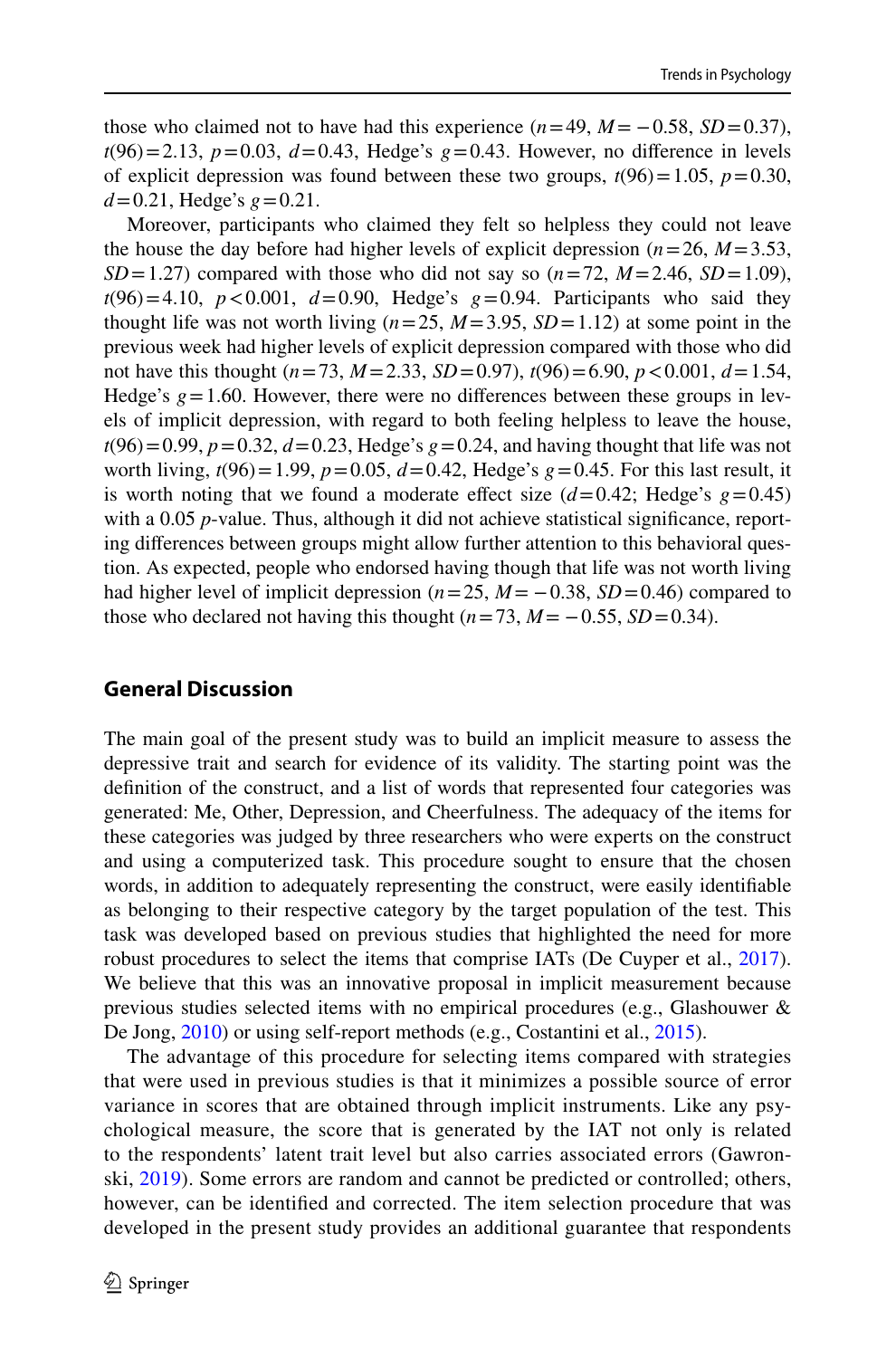strongly associate the chosen words with their respective categories. In practical terms, this can prevent the participant, when answering the test, from getting confused about the appropriate category with which to associate a word. An implicit measure whose items are not strongly associated with categories by the target population of the test may require additional effort by participants to associate the words with the correct categories. This effort, therefore, may cause part of the observed score not to be related to the individual's latent trait level but rather to be related to the time the participant takes to remember that an item belongs to a certain category. In this sense, although eliminating errors that are associated with psychological measures is not possible, selecting items that are strongly associated with categories can help increase the accuracy of implicit measures. Future studies, however, may improve this procedure by controlling possible confounding efects of stimulus selection, such as word length or familiarity.

In a second step, an IAT was created with categories and words that were previously selected. The instrument then underwent empirical testing so that more evidence of validity could be sought, and reliability indicators were obtained. The EFA revealed a single factor structure for the measurement, which was congruent with the defnition of the construct, which conceives it as one of the subfactors of neuroticism (Costa & McCrae, [2007](#page-22-0); Nunes et al., [2010;](#page-24-1) Soto & John, [2017](#page-25-3)). This result indicates that the measure that was built presented evidence of validity based on the internal structure. The CFA also revealed that implicit and explicit depression items were explained by distinct but correlated factors, reinforcing the idea that implicit and explicit measures might assess distinct but correlated constructs (Nosek & Smyth, [2007](#page-24-12)), although structural misft between measures can also explain the size of the correlation (0.50) and the emergence of independent latent factors (see Payne et al., [2008](#page-25-10)).

Additionally, the instrument's accuracy was tested using alpha, omega, and test–retest coefficients. The alpha and omega coefficients were higher than 0.70, indicating satisfactory internal consistency (Nunnally, [1978](#page-24-17)). The test–retest correlation coefficient, however, was 0.62, which was slightly below the recommended value. Even if this value was found to be higher than those that were obtained in other studies that built implicit personality tests (De Cuyper et al., [2017\)](#page-22-1), a value that is considered adequate, according to psychometric manuals, would be greater than 0.70 (Nunnally, [1978;](#page-24-17) Pasquali, [2011](#page-25-16)).

Previous studies found the same pattern of results with regard to the reliability of implicit measures (i.e., levels of internal consistency that were comparable to explicit measures) but lower temporal stability (De Cuyper et al., [2017](#page-22-1)). Some critics relied on these results to argue that the scores that are obtained by implicit measures would be uninformative because they might indicate random values (e.g., Mitchell, [2018](#page-24-18)). Arguably, however, this would be a misinterpretation when considering the dual model of information processing (Gawronski, [2019](#page-23-17)). According to this model, implicit associations tend to be less (and not equally) stable over time compared with explicit associations because they vary depending on how much content is accessible in memory (Gawronski & Bodenhausen, [2011\)](#page-23-18). Thus, low or moderate temporal stability would not pose a threat to the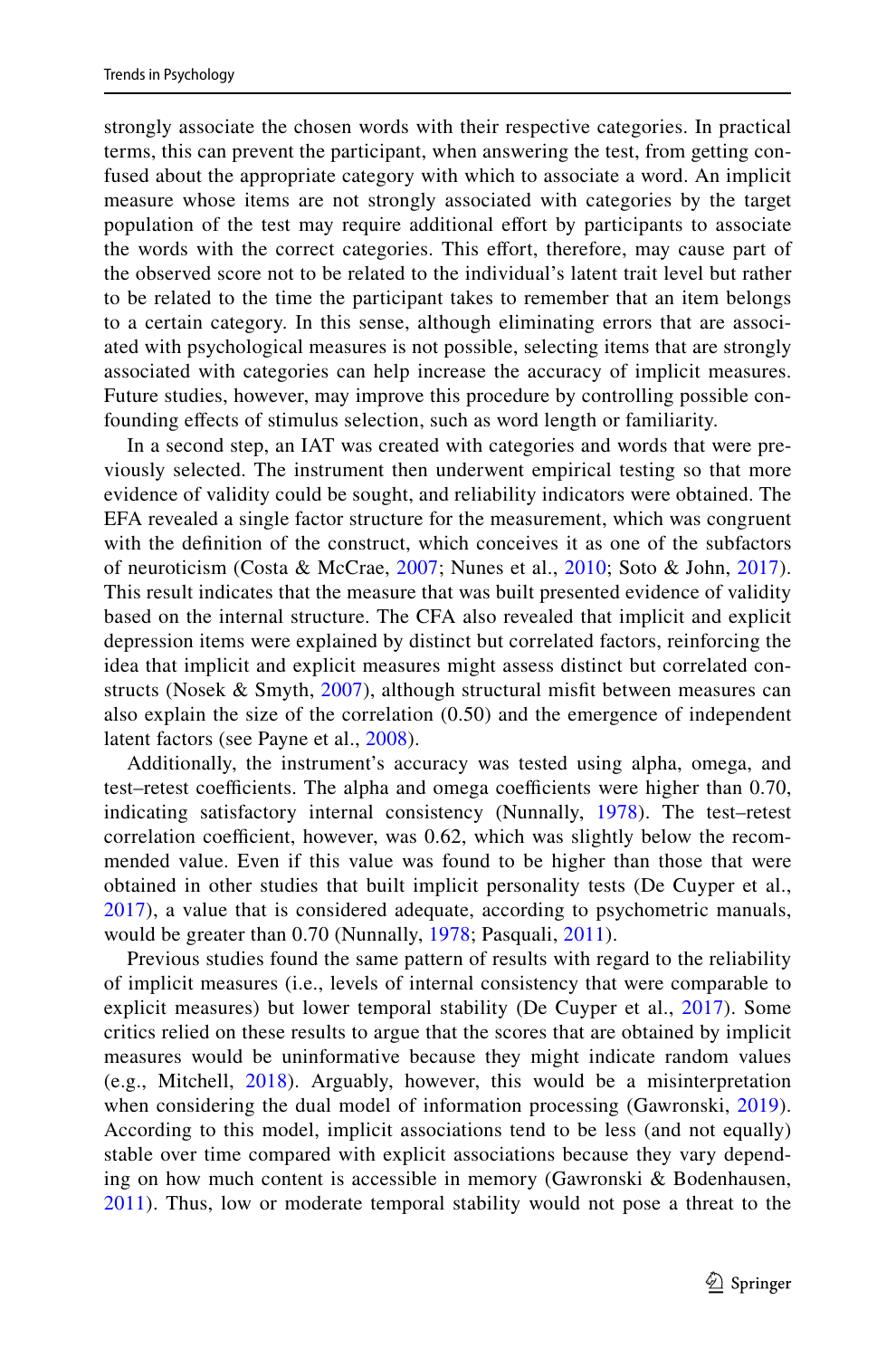accuracy of implicit instruments but would reveal that, given the way constructs are designed, lower test–retest correlations are expected (Gawronski, [2019\)](#page-23-17).

In the specifc case of personality, however, low temporal stability may represent a limitation of the use of implicit measures. This is because implicit associations are only a means of accessing the target construct and refect diferent patterns of the way people tend to think, feel, and behave (traits). Although implicit associations have more variations over time than explicit associations, personality traits are expected to remain stable (Pervin, [1994](#page-25-17)). Thus, low or moderate temporal stability may indicate that implicit personality measures are highly susceptible to the infuence of contextual variables, which is an undesirable characteristic in instruments that evaluate traits. Future studies may explore ways to increase the temporal stability of the measure that is constructed (e.g., by testing the infuence of contextual cues on the test–retest correlation coefficient; Gschwendner et al., [2008\)](#page-23-19).

Relationships between the constructed measure and other variables were also tested to search for more evidence of validity. As expected, levels of the implicit depressive trait positively correlated with the depression facet (FBP) and neuroticism factor (RED5). Once again and in the expected direction, negative correlations were found between implicit depression and life satisfaction and between implicit depression and self-esteem. These relationships are important evidence of the validity of the constructed measure because, according to previous studies, depressive people tend to evaluate themselves negatively with regard to both their own self and to the living conditions they believe they have (Klein et al., [2011;](#page-24-0) Quevedo  $\&$ Abella, [2011\)](#page-25-0). One caveat must be made, however, about the relationships that were found between the constructed measure and self-esteem. Although the strength of the correlation was only moderate, it proved to be superior compared with correlations that were obtained between the implicit measure and explicit measures of personality. Other studies should further investigate whether an afective load is assigned to items of the measure that is constructed in this research (Grumm & von Collani, [2007](#page-23-9)).

Additionally, a negative correlation was found between implicit depression and how strongly people believed that good things would happen in their future lives. This result was expected when considering that high hopelessness about the future is one of the main characteristics of people with high levels of the depressive trait according to the defnition of the construct (Nunes et al., [2010\)](#page-24-1). In contrast, some expected relationships were not found. For example, no signifcant correlation was found between the constructed measure and FBP neuroticism factor or afective dimensions of subjective well-being. There are several reasons for weak or nonsignifcant correlations between implicit and explicit tests, which do not necessarily concern the validity of the tests (Hofmann et al., [2005\)](#page-23-10). Some of these reasons imply that these measures would evaluate diferent mental processes, whereas others emphasize methodological issues (Fazio & Olson, [2003;](#page-23-1) Gawronski, [2019\)](#page-23-17).

In the present study, the lack of conceptual convergence between personality measures may have been the main reason for weak or, in the case of the neuroticism (FBP) factor, nonsignifcant correlations. The measure that was constructed in the present study assesses personality through adjectives that represent categories, whereas the FBP uses affirmatives. This may represent a possible source of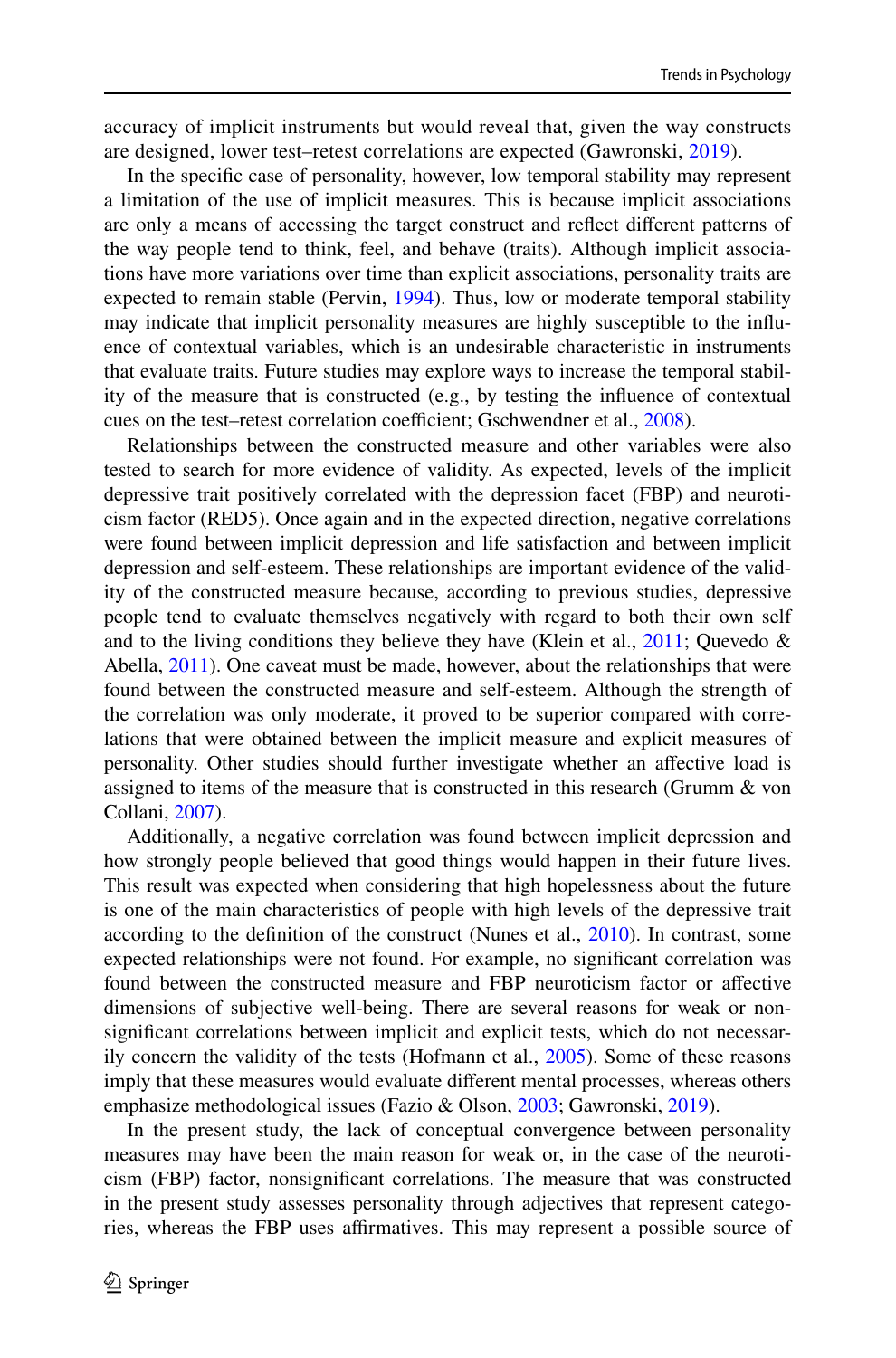conceptual divergence between the two measures. Additionally, the IAT structure itself may have contributed to dissonant results between implicit and explicit measures. Using the IAT that was built in the present study, it is not possible to know how strongly respondents associate the depressive trait with themselves individually; instead, it only allows comparisons with a nonspecifc "other" (Karpinski, [2004\)](#page-24-19). Self-report instruments, in contrast, seek to assess how strongly someone associates a certain characteristic with himself, regardless of how frmly he believes that another person has that characteristic. Future studies should explore other types of implicit (e.g., single-category IAT; Karpinski & Steinman, [2006\)](#page-24-20) and explicit (e.g., semantic diferential) measures of the depressive trait by expanding conceptual convergence between the two forms of measurement.

Finally, diferences between groups in levels of explicit and implicit depression were tested. Compared with the implicit measure, the explicit measure of the depressive trait generally proved to more efficiently discriminate groups in the expected direction. The opposite was observed only for one of the behavioral criterion questions, more specifcally with regard to the participant not having been able to stop crying at some point in the previous week. Participants who avowed this weakness had higher levels of implicit but not explicit depression. This behavioral criterion question was elaborated to assess an automatic behavior because it refers to non-verbal and uncontrollable behavior. Consistent with results from previous studies, this result reinforces the idea that implicit measures would more efficiently predict automatic behaviors (e.g., Back et al., [2009;](#page-22-8) Stefens & Schulze-König, [2006\)](#page-25-18). Future studies should replicate this fnding and elaborate more complex research designs to diferentiate automatic and deliberate behaviors, preferably using behavioral observation. Also, we recommend further attention to the behavioral question related to having thought that life was not worth living. Despite the diference in implicit depression did not achieve statistical signifcance (*p*-value was not inferior to 0.05, but equal to this value), people who endorsed this item had higher implicit depression than people who did not with a moderate effect size  $(d=0.42)$ . Future studies may clarify the importance of this behavior in the context of implicit depression by testing the diference between groups in a larger sample.

The present results substantiate fndings in the literature on implicit measures that less efficiently predict behaviors, even those that are obtained through self-report methods, that are considered typical of the target construct (Costantini et al., [2015;](#page-22-6) Schmukle et al., [2008\)](#page-25-8). Notably, however, this issue is part of a broader debate, and these results do not necessarily indicate problems of validity of the tests but may indicate methodological flaws (Gawronski, [2019\)](#page-23-17). To organize knowledge that has been accumulated about implicit measurement to date, Gawronski [\(2019](#page-23-17)) showed that studies have failed to consider moderators of relationships between implicit associations and behaviors. According to this author, there is no consistent theoretical support for expecting unconditional relationships between implicit tests and behavioral outcomes. Limitations of this research include the absence of moderation analyses and the retrospective measurement of behaviors, which is subject to distortions that result from memory failures.

Another possible explanation for relationships that were not found concerns the sample size. Current guidelines in psychology have emphasized the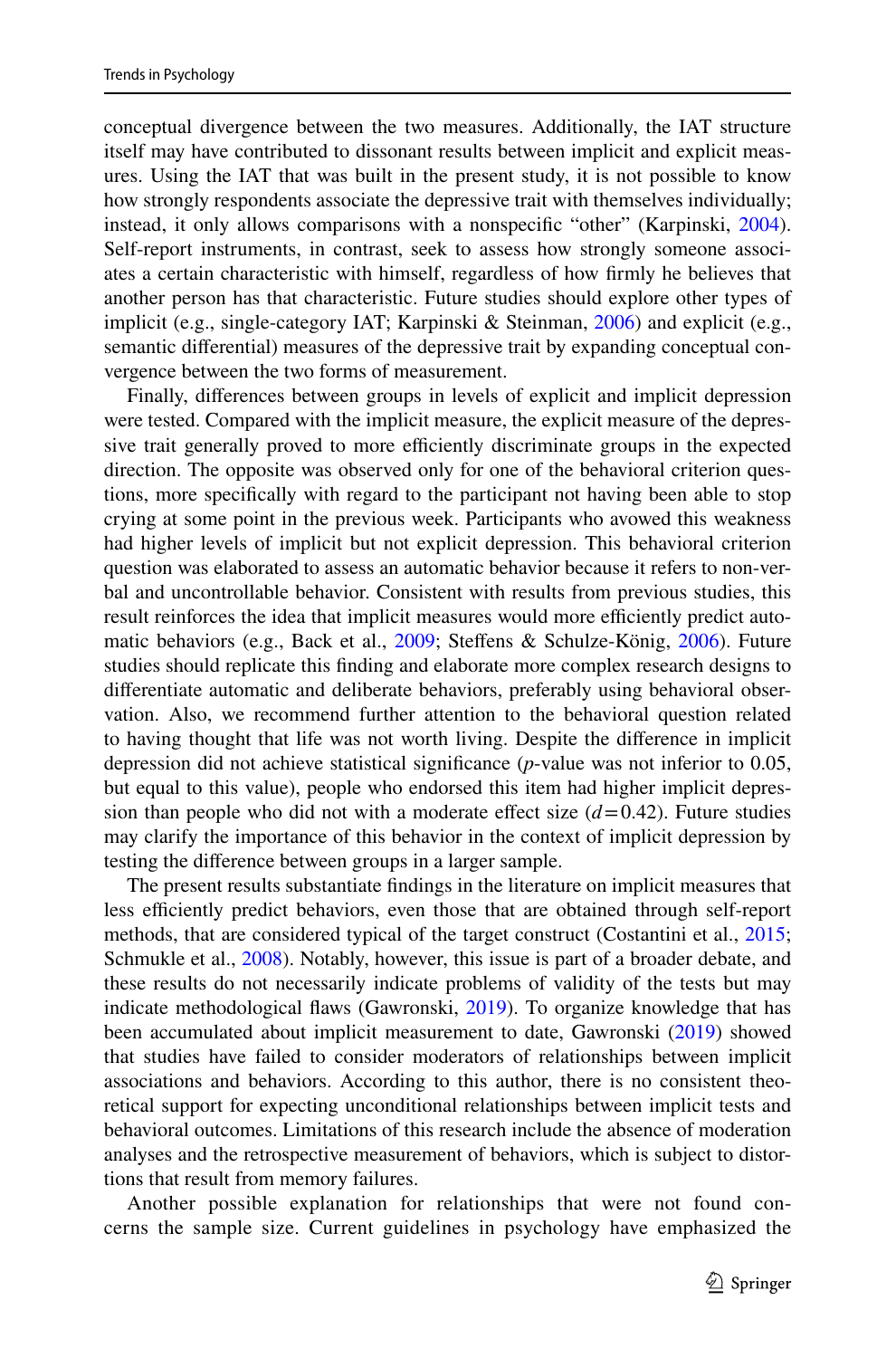importance of adopting good research practices to avoid false-positive and falsenegative results, including the selection of sufficiently large samples. A previous sample calculation for all analyses (not only for EFA) and the inclusion of more participants could have increased the statistical power of this study while minimizing possible inferential errors. In addition to the sample size, the characteristics of the participants were not very representative of the Brazilian population. The sample was mostly composed of undergraduate students from only one university. Other studies should endeavor to fnd evidence of validity in larger and more diverse samples.

Compared with previous studies, the measure that was built in this study has several strengths. We sought to assess depression that is conceived as a trait rather than a mood state (Glashouwer & De Jong, [2010;](#page-23-11) Meites et al., [2008\)](#page-24-8). The depressive trait is well known to be a relevant predictor of mental disorders (Klein et al., [2011\)](#page-24-0). Thus, this measure can be used not only in test batteries to evaluate clinical conditions of depression but also in a preventive manner by identifying people whose personality amplifes the risks of mental disorders. The measure that is presented herein also has the advantage of assessing personality more narrowly, which can increase its predictive power toward behavior (De Cuyper et al., [2017\)](#page-22-1), compared with single IATs that are designed to assess the major factors of personality (e.g., Grumm & von Collani, [2007;](#page-23-9) Schmukle et al., [2008\)](#page-25-8). We also tested the measure's structure through factor analysis and obtained a temporal stability coefficient, an analysis that has rarely been performed previously in studies of implicit depression (e.g., Dentale et al., [2016](#page-23-12); Glashouwer & De Jong, [2010;](#page-23-11) Meites et al., [2008\)](#page-24-8).

The measure that was constructed in the present study provided satisfactory evidence of validity and reliability. We found a structure that aligned with the defnition of the construct, had some expected relationships with other variables, and had adequate reliability indices. Although the test–retest correlation coefficient was slightly below an ideal value, the obtained value was higher than the values that were reported in previous studies (De Cuyper et al., [2017\)](#page-22-1). This result may have been mainly a consequence of the empirical procedure that was designed to select items, which sought to reduce measurement errors that are caused by weak associations between items and categories that comprise the implicit tests. Future studies should expand the evidence of validity that was found in the present study by testing moderating roles of other variables in relationships between the constructed measure and behaviors (Garownski, 2019). The accumulation of more evidence of validity may indicate that the constructed measure can be a reliable tool in both research and applied contexts. In clinical and organizational contexts, for example, the possibility of measuring the depressive trait allows predictions of the risk of the onset of mental disorders and professional performance (Klein et al., [2011;](#page-24-0) Slaughter  $&$  Kausel,  $2009$ ). The use of an implicit measure can capture more spontaneous responses and be less prone to distortions, even when people are highly motivated to build a favorable image of themselves. For this purpose, however, more evidence of validity and reliability is needed, especially regarding the power of the measure to predict life outcomes and produce consistent results over time.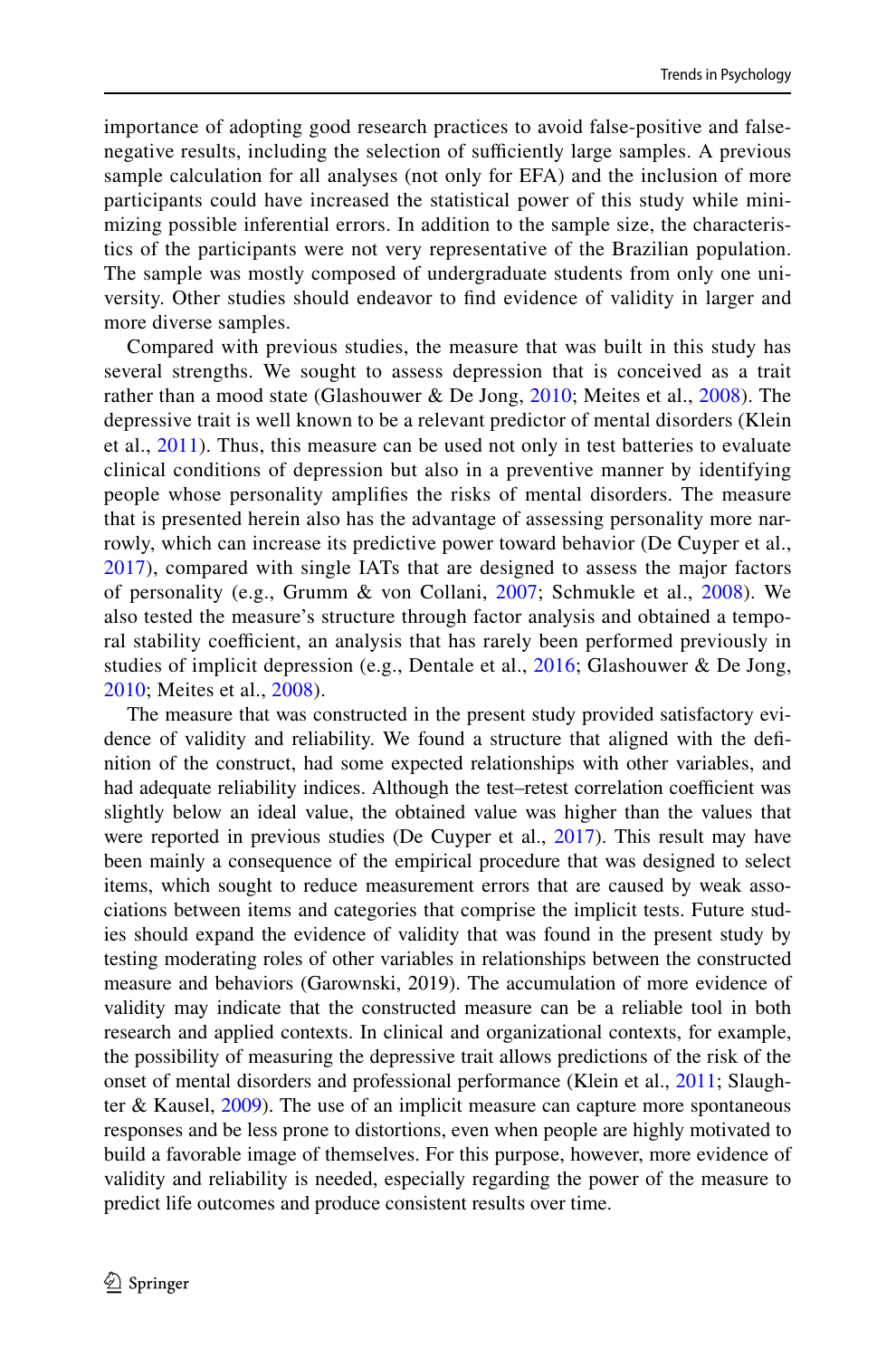**Author Contribution** Nathalia Melo de Carvalho: conceptualization, methodology, software confguration, data collection, data analysis, writing – original draft. Rafael Valdece Souza Bastos: software confguration, data analysis, data collection. Jean Carlos Natividade: conceptualization, methodology, software confguration, data collection, data analysis, writing – review and editing, supervision, funding acquisition.

**Funding** This work was supported by the Conselho Nacional de Desenvolvimento Científco e Tecnológico (CNPq); the Fundação Carlos Chagas Filho de Amparo à Pesquisa do Estado do Rio de Janeiro (FAPERJ); and the Coordenação de Aperfeiçoamento de Pessoal de Nível Superior – Brasil (CAPES) – Finance Code 001.

**Data Availability** The study was not preregistered. The data of this research are available at the Open Science Framework ([https://osf.io/7nre6/\)](https://osf.io/7nre6/).

#### **Declarations**

**Ethics Approval and Consent to Participate** The data collection for this research was approved by the Human Research Ethics Committee of the Federal University of Rio Grande do Sul (UFRGS) under protocol number 712724. All procedures met the recommendations of Resolution 466/2012 of the National Health Council (Brazil), which deals with the ethical aspects of research with human beings.

**Confict of Interest** The authors declare no competing interests.

# **References**

- <span id="page-22-3"></span>Ashton, M. C., Lee, K., Perugini, M., Szarota, P., De Vries, R. E., Di Blass, L., et al. (2004). A six-factor structure of personality descriptive adjectives: Solutions from psycholexical studies in seven languages. *Journal of Personality and Social Psychology, 86*, 356–366. [https://doi.org/10.1037/0022-](https://doi.org/10.1037/0022-3514.86.2.356) [3514.86.2.356](https://doi.org/10.1037/0022-3514.86.2.356)
- <span id="page-22-8"></span>Back, M. D., Schmukle, S. C., & Eglof, B. (2009). Predicting actual behavior from the explicit and implicit self-concept of personality. *Journal of Personality and Social Psychology, 97*, 533–548. <https://doi.org/10.1037/a0016229>
- <span id="page-22-2"></span>Barenbaum, N. B., & Winter, D. G. (2010). History of modern personality theory and research. In O. P. John, R. W. Robins, & L. A. Pervin (Eds.), *Handbook of personality: Theory and research* (3rd ed., pp. 114–158). Guilford Press.
- <span id="page-22-4"></span>Benet, V., & Waller, N. G. (1995). The Big Seven factor model of personality description: Evidence for its cross-cultural generality in a Spanish sample. *Journal of Personality and Social Psychology, 69*, 701–718.<https://doi.org/10.1037/0022-3514.69.4.701>
- <span id="page-22-7"></span>Brown, T. A. (2006). *Confrmatory factor analysis for applied research*. New York, NY: Guilford.
- <span id="page-22-0"></span>Costa, P. T., & McCrae, R. R. (2007). *NEO PI-R: Inventário de personalidade NEO revisado e inventário de cinco fatores NEO revisado NEO-FFI-R [Versão curta]* [NEO PI-R: Revised NEO personality inventory and NEO revised fve factor inventory NEO-FFI-R (Short version)]. São Paulo: Vetor Editora Psico-Pedagócica.
- <span id="page-22-6"></span>Costantini, G., Richetin, J., Borsboom, D., Fried, E. I., Rhemtulla, M., & Perugini, M. (2015). Development of indirect measures of conscientiousness: Combining a facets approach and network analysis. *European Journal of Personality, 29*, 548–567. [https://doi.org/10.1002/per.2014\\*](https://doi.org/10.1002/per.2014*)
- <span id="page-22-5"></span>Corneille, O., & Hütter, M. (2020). Implicit? What do you mean? A comprehensive review of the delusive implicitness construct in attitude research. *Personality and Social Psychology Review, 24*, 212– 232.<https://doi.org/10.1177/1088868320911325>
- <span id="page-22-1"></span>De Cuyper, K., De Houwer, J., Vansteelandt, K., Perugini, M., Pieters, G., Claes, L., & Hermans, D. (2017). Using indirect measurement tasks to assess the self-concept of personality: A systematic review and meta-analyses. *European Journal of Personality, 31*(1), 8–41. [https://doi.org/10.1002/](https://doi.org/10.1002/per.2092) [per.2092](https://doi.org/10.1002/per.2092)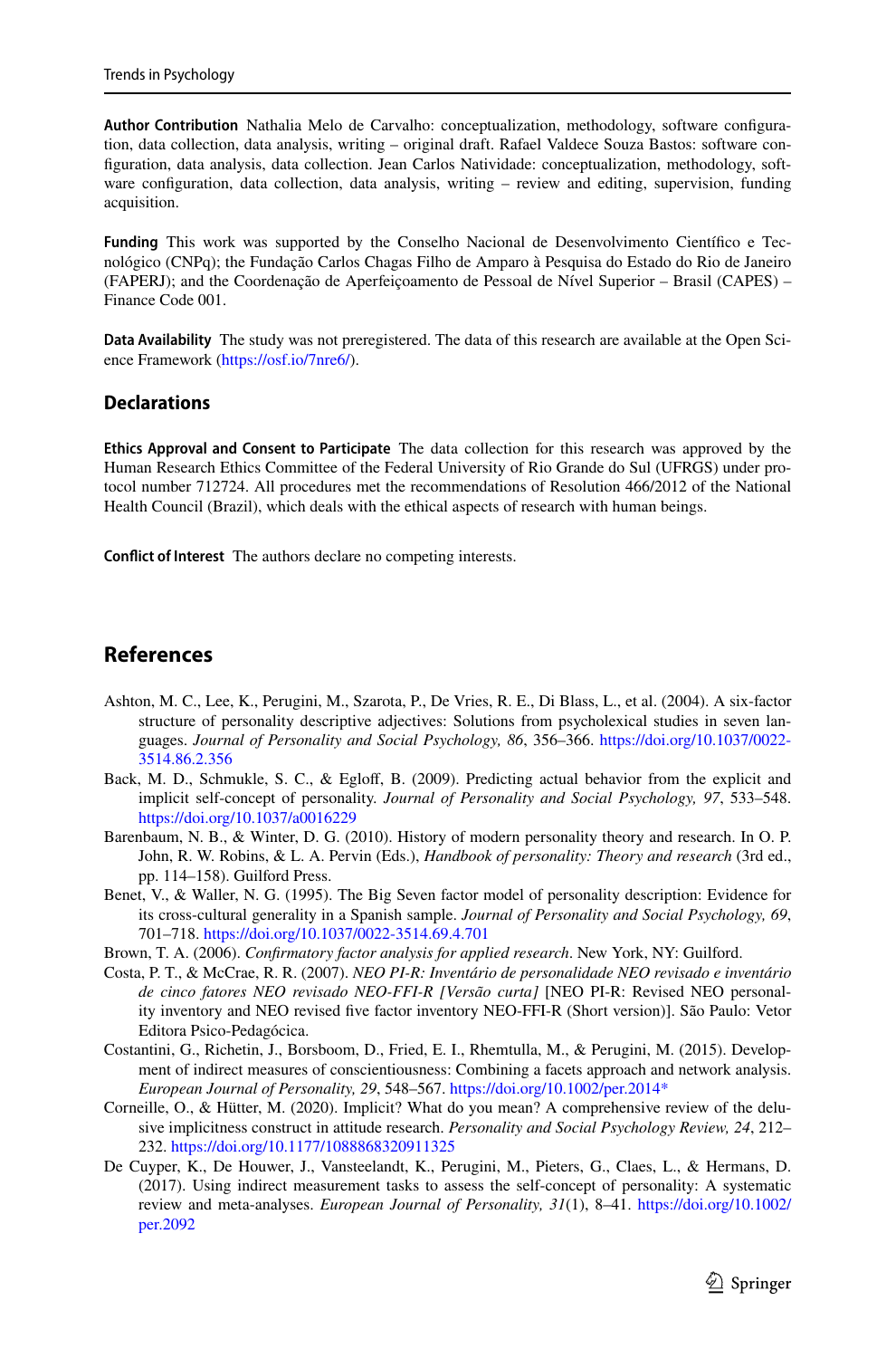- <span id="page-23-6"></span>De Houwer, J., & Moors, A. (2010). Implicit measures: Similarities and diferences. In B. Gawronski & B. K. Payne (Eds.), *Handbook of implicit social cognition: Measurement, theory, and applications* (pp. 176–193). Guilford Press.
- <span id="page-23-12"></span>Dentale, F., Grano, C., Muzi, M., Pompili, M., Erbuto, D., & Violani, C. (2016). Measuring the automatic negative self-schema: New evidence for the construct and criterion validity of the Depression Implicit Association. *Self and Identity, 15*(5), 599–613. [https://doi.org/10.1080/15298868.2016.](https://doi.org/10.1080/15298868.2016.1179218) [1179218](https://doi.org/10.1080/15298868.2016.1179218)
- <span id="page-23-15"></span>Diener, E., Emmons, R., Larsen, R., & Grifn, S. (1985). The satisfaction with life scale. *Journal of Personality Assessment, 49*, 91–95. [https://doi.org/10.1207/s15327752jpa4901\\_13](https://doi.org/10.1207/s15327752jpa4901_13)
- <span id="page-23-14"></span>Draine, S. C. (2001). *Inquisit: Version 1.32*. Seattle, WA: Millisecond Software.
- <span id="page-23-1"></span>Fazio, R. H., & Olson, M. A. (2003). Implicit measures in social cognition research: Their meaning and uses. *Annual Review of Psychology, 54*, 297–327. [https://doi.org/10.1146/annurev.psych.54.101601.](https://doi.org/10.1146/annurev.psych.54.101601.145225) [145225](https://doi.org/10.1146/annurev.psych.54.101601.145225)
- <span id="page-23-17"></span>Gawronski, B. (2019). Six lessons for a cogent science of implicit bias and its criticism. *Perspectives on Psychological Science, 14*(4), 574–595. <https://doi.org/10.1177/1745691619826015>
- <span id="page-23-18"></span>Gawronski, B., & Bodenhausen, G. V. (2011). The associative-propositional evaluation model: Theory, evidence, and open questions. In J. M. Olson & M. P. Zanna (Eds.), *Advances in experimental social psychology* (Vol. 44, pp. 59–127). Academic Press.
- <span id="page-23-11"></span>Glashouwer, K. A., & De Jong, P. J. (2010). Disorder-specifc automatic self-associations in depression and anxiety: Results of The Netherlands study of depression and anxiety. *Psychological Medicine, 40*, 1101–1111.<https://doi.org/10.1017/S0033291709991371>
- <span id="page-23-2"></span>Goldberg, L. R. (1992). The development of markers for the Big-Five factor structure. *Psychological Assessment, 4*(1), 26–42. <https://doi.org/10.1037/1040-3590.4.1.26>
- <span id="page-23-3"></span>Goldberg, L. R. (1999). A broad-bandwidth, public-domain, personality inventory measuring the lowerlevel facets of several fve-factor models. In I. Mervielde, I. Deary, F. De Fruyt, & F. Ostendorf (Eds.), *Personality Psychology in Europe* (Vol. 7, pp. 7–28). Tilburg University Press.
- <span id="page-23-13"></span>Greenwald, A. G., & Farnham, S. D. (2000). Using the Implicit Association Test to measure self-esteem and self-concept. *Journal of Personality and Social Psychology, 79*, 1022–1038. [https://doi.org/10.](https://doi.org/10.1037/KK122-3514.79.6.10?2) [1037/KK122-3514.79.6.10?2](https://doi.org/10.1037/KK122-3514.79.6.10?2)
- <span id="page-23-8"></span>Greenwald, A. G., Banaji, M. R., Rudman, L. A., Farnham, S. D., Nosek, B. A., & Mellot, D. S. (2002). A unifed theory of implicit attitudes, stereotypes, self-esteem, and self-concept. *Psychological Review, 109*, 3–25. <https://doi.org/10.1037//0033-295X.109.1.3>
- <span id="page-23-7"></span>Greenwald, A. G., McGhee, D. E., & Schwartz, J. (1998). Measuring individual diferences in implicit cognition: The Implicit Association Test. *Journal of Personality & Social Psychology., 74*, 1464– 1480. 0022-3514/98/\$3.00.
- <span id="page-23-16"></span>Greenwald, A. G., Nosek, B., & Banaji, M. R. (2003). Understanding and using the Implicit Association Test: I. An improved scoring algorithm. *Journal of Personality & Social Psychology, 85*, 197–216. <https://doi.org/10.1037/0022-3514.85.2.197>
- <span id="page-23-0"></span>Gregory, R. J. (2014). The history of psychological testing. In R. J. Gregory (Ed.), *Psychological testing: History, principles, and applications* (7th ed., pp. 1–28). Upper Saddle River, NJ: Pearson.
- <span id="page-23-9"></span>Grumm, M., & von Collani, G. (2007). Measuring Big-Five personality dimensions with the implicit association test: Implicit personality traits or self-esteem? *Personality and Individual Diferences, 43*, 2205–2217.<https://doi.org/10.1016/j.paid.2007.06.032>
- <span id="page-23-19"></span>Gschwendner, T., Hofmann, W., & Schmitt, M. (2008). Diferential stability. The efects of acute and chronic construct accessibility on the temporal stability of the Implicit Association Test. *Journal of Individual Diferences, 29*, 70–79.<https://doi.org/10.1027/1614-0001.29.2.70>
- <span id="page-23-5"></span>Hepper, E. G., Gramzow, R., & Sedikides, C. (2010). Individual diferences in selfenhancement and selfprotection strategies: An integrative analysis. *Journal of Personality, 78*, 781–814. [https://doi.org/](https://doi.org/10.1111/j.1467-6494.2010.00633.x) [10.1111/j.1467-6494.2010.00633.x](https://doi.org/10.1111/j.1467-6494.2010.00633.x)
- <span id="page-23-10"></span>Hofmann, W., Gawronski, B., Gschwendner, T., Le, H., & Schmitt, M. (2005). A meta-analysis on the correlation between the Implicit Association Test and explicit self-report measures. *Personality and Social Psychology Bulletin, 31*, 1369–1385. <https://doi.org/10.1177/0146167205275613>
- Horn, J. L. (1965). A rationale and test for estimating the number of factors in factor analysis. *Psychometrika, 30*(1), 179–185. <https://doi.org/10.1007/BF02289447>
- <span id="page-23-4"></span>Hofstee, W. K., De Raad, B., & Goldberg, L. R. (1992). Integration of the Big Five and circumplex approaches to trait structure. *Journal of Personality and Social Psychology, 63*, 146–163. [https://](https://doi.org/10.1037/0022-3514.63.1.146) [doi.org/10.1037/0022-3514.63.1.146](https://doi.org/10.1037/0022-3514.63.1.146)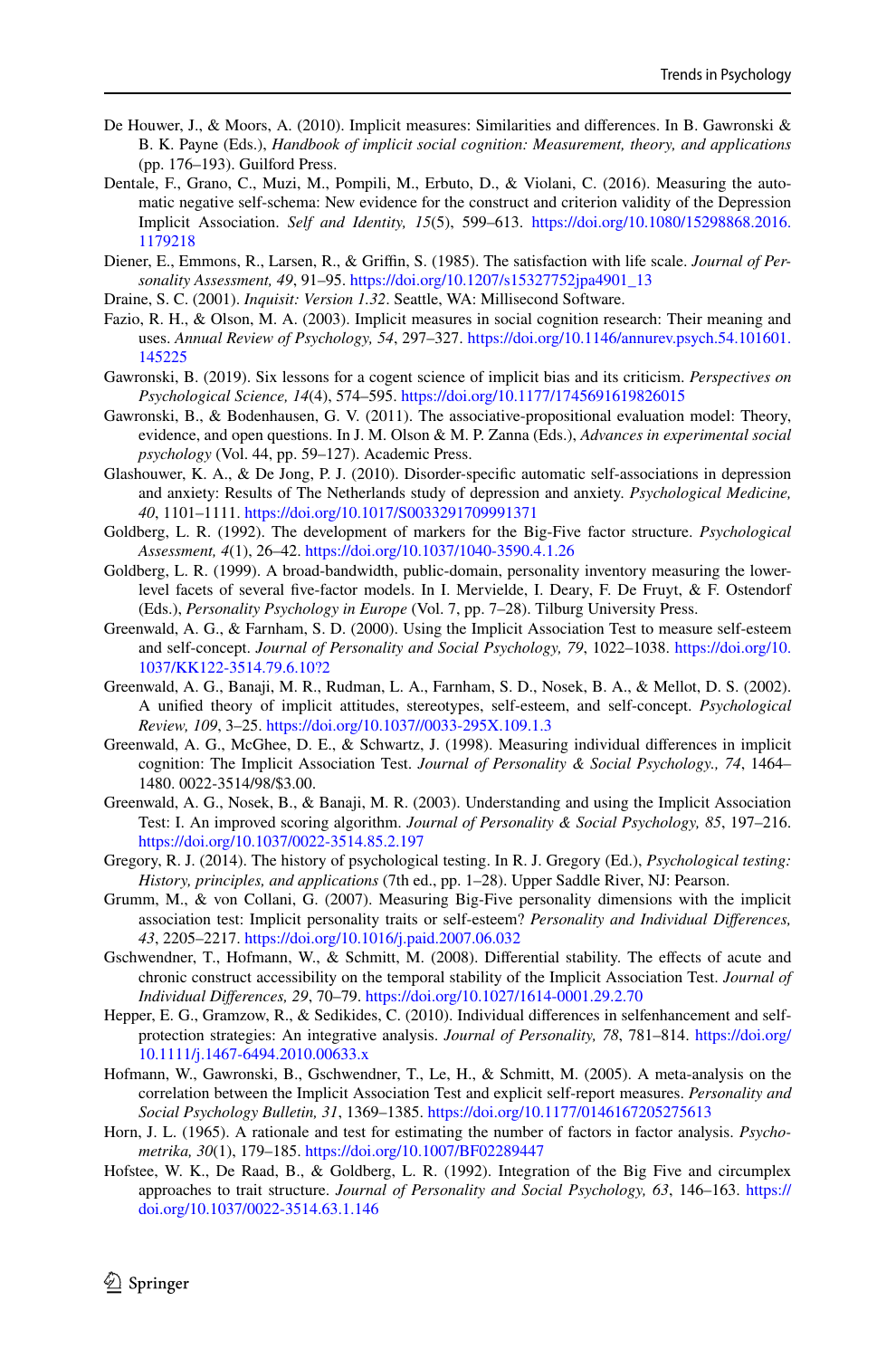- <span id="page-24-15"></span>Hutz, C. S., & Zanon, C. (2011). Revisão da adaptação, validação e normatização da escala de autoestima de Rosenberg [Revision of adaptation, validity and normatization of Rosenberg self-esteem scale]. *Avaliação Psicológica, 10*(1), 41–49.
- <span id="page-24-3"></span>Hutz, C. S., Nunes, C. H., Silveira, A. D., Serra, J., Anton, M., & Wieczorek, L. S. (1998). O desenvolvimento de marcadores para a avaliação da personalidade no modelo dos cinco grandes fatores [Development of markers to evaluate personality in the big fve factor model]. *Psicologia: Refexão e Crítica, 11*(2), 395–411. <https://doi.org/10.1590/S0102-79721998000200015>
- <span id="page-24-16"></span>Hutz, C. S., Zanon, C., & Bardagi, M. P. (2014). Satisfação de vida [Life satisfaction]. In C. S. Hutz (Org.), *Avaliação em Psicologia Positiva* (pp. 43–47). Porto Alegre, RS: Artmed.
- IBM (2015). *IBM SPSS Statistics for Windows*, Version 23.0. Armonk, NY: IBM Corp.
- <span id="page-24-2"></span>John, O. P., Angleitner, A., & Ostendorf, F. (1988). The lexical approach to personality – A historical review of trait taxonomic research. *European Journal of Personality, 2*(3), 171–203. [https://doi.org/](https://doi.org/10.1002/per.2410020302) [10.1002/per.2410020302](https://doi.org/10.1002/per.2410020302)
- <span id="page-24-4"></span>John, O. P., Naumann, L. P., & Soto, C. J. (2010). Paradigm shift to the integrative Big Five trait taxonomy: History, measurement, and conceptual issues. In O. P. John, R. W. Robins, & L. A. Pervin (Eds.), *Handbook of personality: Theory and research* (3rd ed., pp. 114–158). Guilford Press.
- Kaiser, H. F. (1960). The application of electronic computers to factor analysis. *Educational and Psychological Measurement, 20*(1), 141–151. <https://doi.org/10.1177/001316446002000116>
- <span id="page-24-19"></span>Karpinski, A. (2004). Measuring self-esteem using the Implicit Association Test: The role of the other. *Personality and Social Psychology Bulletin, 30*, 22–34.<https://doi.org/10.1177/0146167203258835>
- <span id="page-24-20"></span>Karpinski, A., & Steinman, R. B. (2006). The single category Implicit Association Test as a measure of implicit social cognition. *Journal of Personality and Social Psychology, 91*, 16–32. [https://doi.org/](https://doi.org/10.1037/0022-3514.91.1.16) [10.1037/0022-3514.91.1.16](https://doi.org/10.1037/0022-3514.91.1.16)
- <span id="page-24-10"></span>Kim, H., Di Domenico, S. I., & Connelly, B. S. (2019). Self-other agreement in personality reports: A meta-analytic comparison of self- and informant-report means. *Psychological Science, 30*(1), 129– 138.<https://doi.org/10.1177/0956797618810000>
- <span id="page-24-0"></span>Klein, D. N., Kotov, R., & Buferd, S. J. (2011). Personality and depression: Explanatory models and review of the evidence. *Annual Review of Clinical Psychology, 7*, 269–295. [https://doi.org/10.1146/](https://doi.org/10.1146/annurev-clinpsy-032210-104540) [annurev-clinpsy-032210-104540](https://doi.org/10.1146/annurev-clinpsy-032210-104540)
- <span id="page-24-7"></span>Lahey, B. B. (2009). Public health signifcance of neuroticism. *American Psychologist, 64*, 241–256. <https://doi.org/10.1037/a0015309>
- <span id="page-24-6"></span>McCrae, R. R., Costa, P. T., Jr., Martin, T. A., Oryol, V. E., Rukavishnikov, A. A., Senin, I. G., et al. (2004). Consensual validation of personality traits across cultures. *Journal of Research in Personality, 38*, 179–201. [https://doi.org/10.1016/S0092-6566\(03\)00056-4](https://doi.org/10.1016/S0092-6566(03)00056-4)
- <span id="page-24-11"></span>Meissner, F., Grigutsch, L. A., Koranyi, N., Müller, F., & Rothermund, K. (2019). Predicting behavior with implicit measures: Disillusioning fndings, reasonable explanations, and sophisticated solutions. *Frontiers in Psychology, 10*<https://doi.org/10.3389/fpsyg.2019.02483>
- <span id="page-24-8"></span>Meites, T. M., Deveney, C. M., Steele, K. T., Holmes, A. J., & Pizzagalli, D. A. (2008). Implicit depression and hopelessness in remitted depressed individuals. *Behaviour Research and Therapy, 46*, 1078–1084.<https://doi.org/10.1016/j.brat.2008.05.008>
- <span id="page-24-18"></span>Mitchell, G. (2018). An implicit bias primer. *Virginia Journal of Social Policy & the Law, 25*, 27–59.
- <span id="page-24-5"></span>Natividade, J. C., & Hutz, C. S. (2015). Escala reduzida de descritores dos cinco grandes fatores de personalidade: prós e contras [Reduced scale of descriptors of big fve personality factors: Pros and cons]. *Psico (PUC-RS), 46*(1), 79–89.<https://doi.org/10.15448/1980-8623.2015.1.16901>
- <span id="page-24-14"></span>Natividade, J. C., Barros, M. C., & Hutz, C. S. (2012). Infuência da fexão de gênero dos adjetivos em instrumentos psicológicos em português [Infuence of gender fexion of adjectives on psychological instruments in portuguese]. *Avaliação Psicológica, 11*(2), 259–264.
- <span id="page-24-9"></span>Nosek, B. A., & Banaji, M. R. (2001). The Go/No-Go association task. *Social Cognition, 19*(6), 625–666. <https://doi.org/10.1521/soco.19.6.625.20886>
- <span id="page-24-12"></span>Nosek, B. A., & Smyth, F. L. (2007). A multitrait–multimethod validation of the Implicit Association Test: Implicit and explicit attitudes are related but distinct constructs. *Experimental Psychology, 54*, 14–29.<https://doi.org/10.1027/1618-3169.54.1.14>
- <span id="page-24-1"></span>Nunes, C. H. S. S., Hutz, C. S., & Nunes, M. F. O. (2010). *Bateria Fatorial de Personalidade (BFP): manual técnico* [Factorial battery of personality: Technical manual]. São Paulo: Casa do Psicólogo.
- <span id="page-24-17"></span>Nunnally, J. C. (1978). *Psychometric Theory* (2nd ed.). McGraw Hill.
- <span id="page-24-13"></span>Osborne, J. W., Costello, A. B., & Kellow, J. T. (2008). Best practices in exploratory factor analysis In J. Osborne (Ed) *Best practices in quantitative methods*. Los Angeles, Sage Publications.